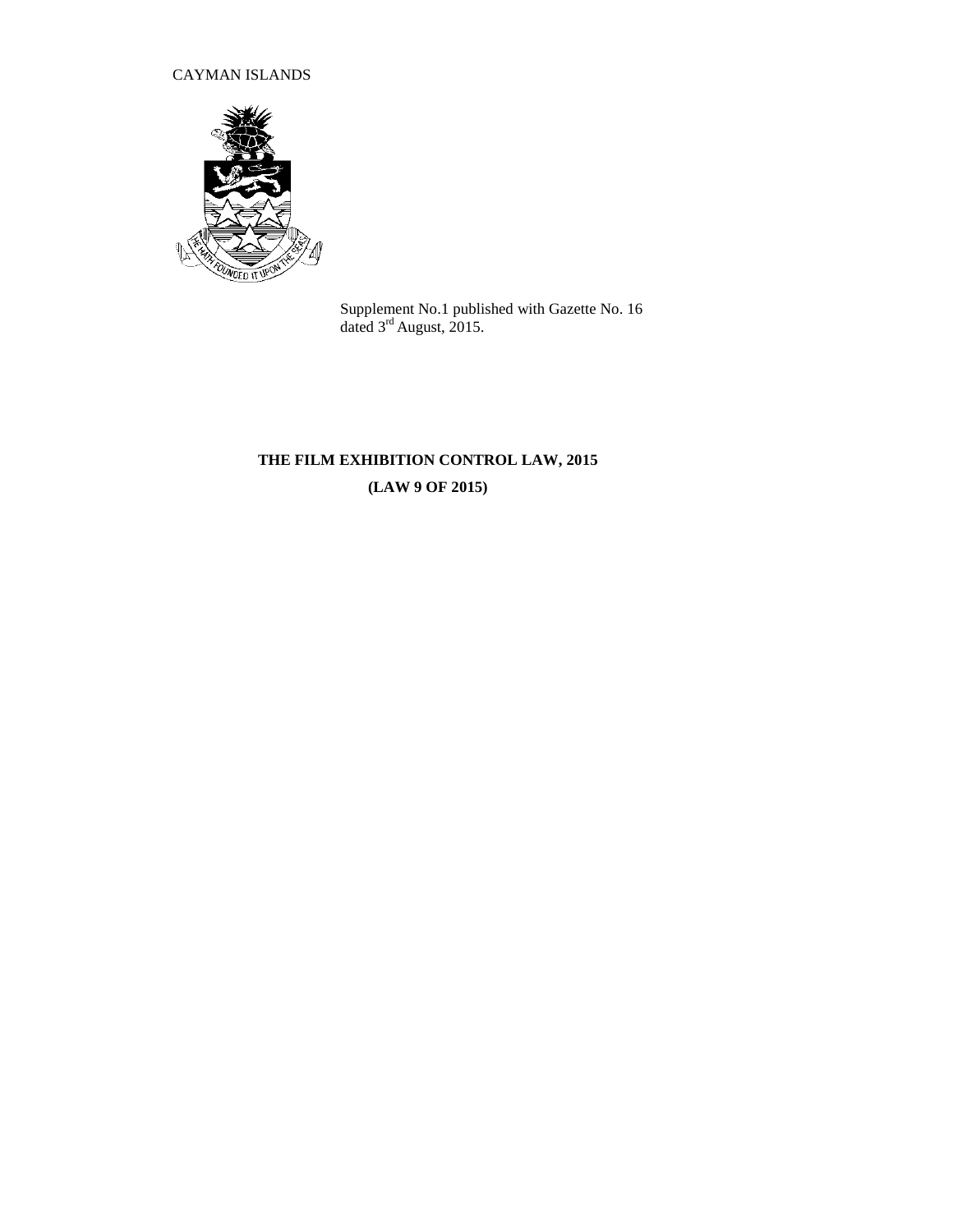*The Film Exhibition Control Law, 2015*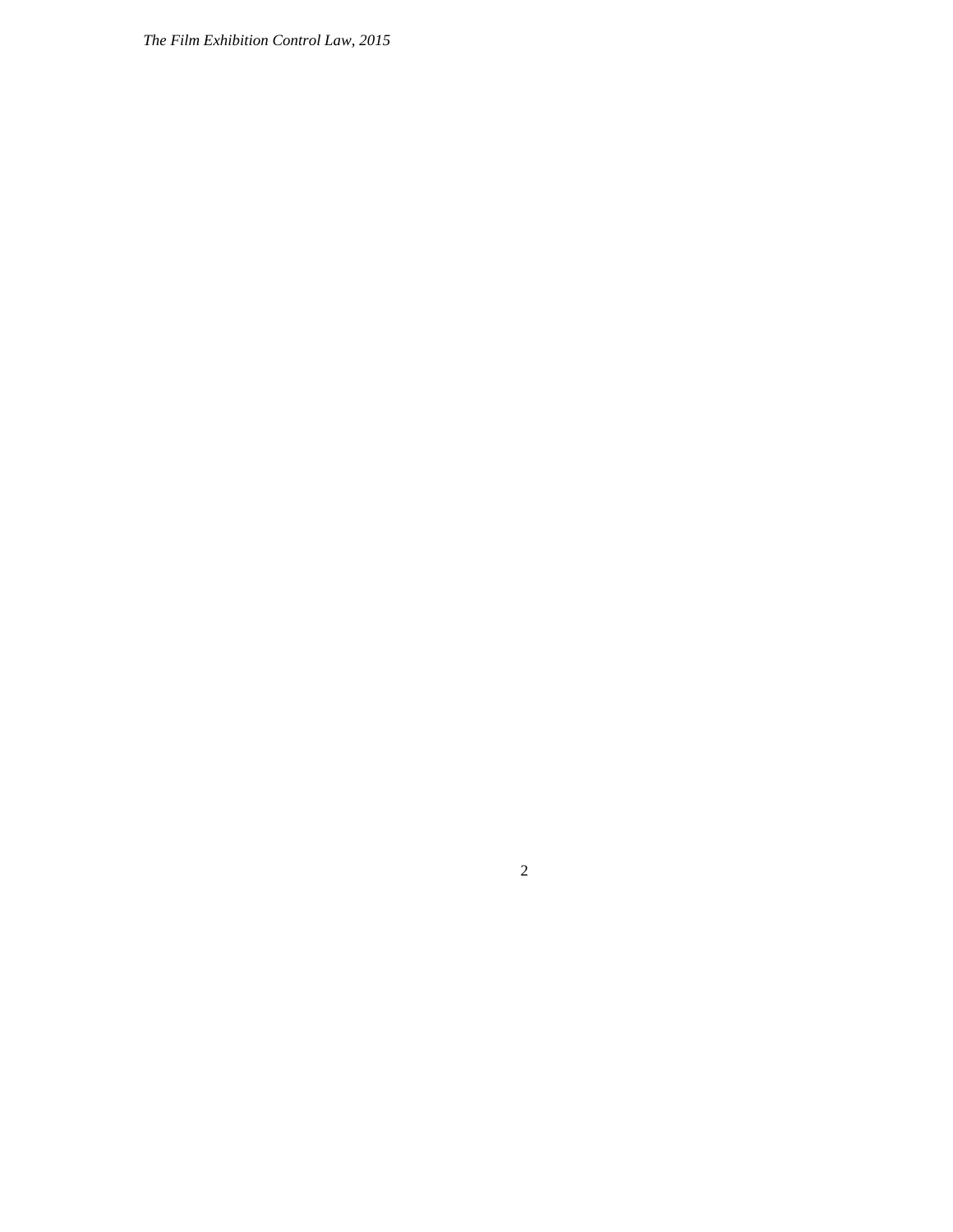## **THE FILM EXHIBITION CONTROL LAW, 2015**

### **ARRANGEMENT OF SECTIONS**

## **PART 1 - PRELIMINARY**

- 1. Short title and commencement<br>2. Interpretation
- **Interpretation**
- 3. Objects of the Law
- 4. Application of the Law

## **PART 2 – FILM CONTROL BOARD AND PUBLIC FILM EXHIBITION RATING CERTIFICATE**

- 5. Establishment of the Film Control Board
- 6. Functions of the Board
- 7. Application for a rating certificate
- 8. Rating of film and film rating certificate
- 9. Factors in ascribing a rating
- 10. Unrated film unsuitable for child viewership
- 11. Exemption when film rated by internationally recognised film censors
- 12. Submission of list of films to be exhibited
- 13. Validity of certificate
- 14. Display of rating
- 15. Change in rating
- 16. Appeals against Board decisions
- 17. Refund of customs duties
- 18. Suspension or revocation of certificate and penalty
- 19. Penalties in relation to rating certificate
- 20. Penalties attached to body corporate certificate holders

## **PART 3 – PUBLIC FILM EXHIBITION PREMISES LICENCE**

- 21. Department as licensing authority
- 22. Functions of the Department
- 23. Application for premises licence to exhibit a film
- 24. Exempted public film exhibitions
- 25. Proceedings of the Department
- 26. Issue of premises licence
- 27. Duration and renewal of premises licence
- 28. Suspension or revocation of premises licence and offence
- 29. General directions of Department
- 30. Appeals against Department decisions
- 31. Penalties in relation to premises licence
- 32. Penalties attached to body corporate licence holders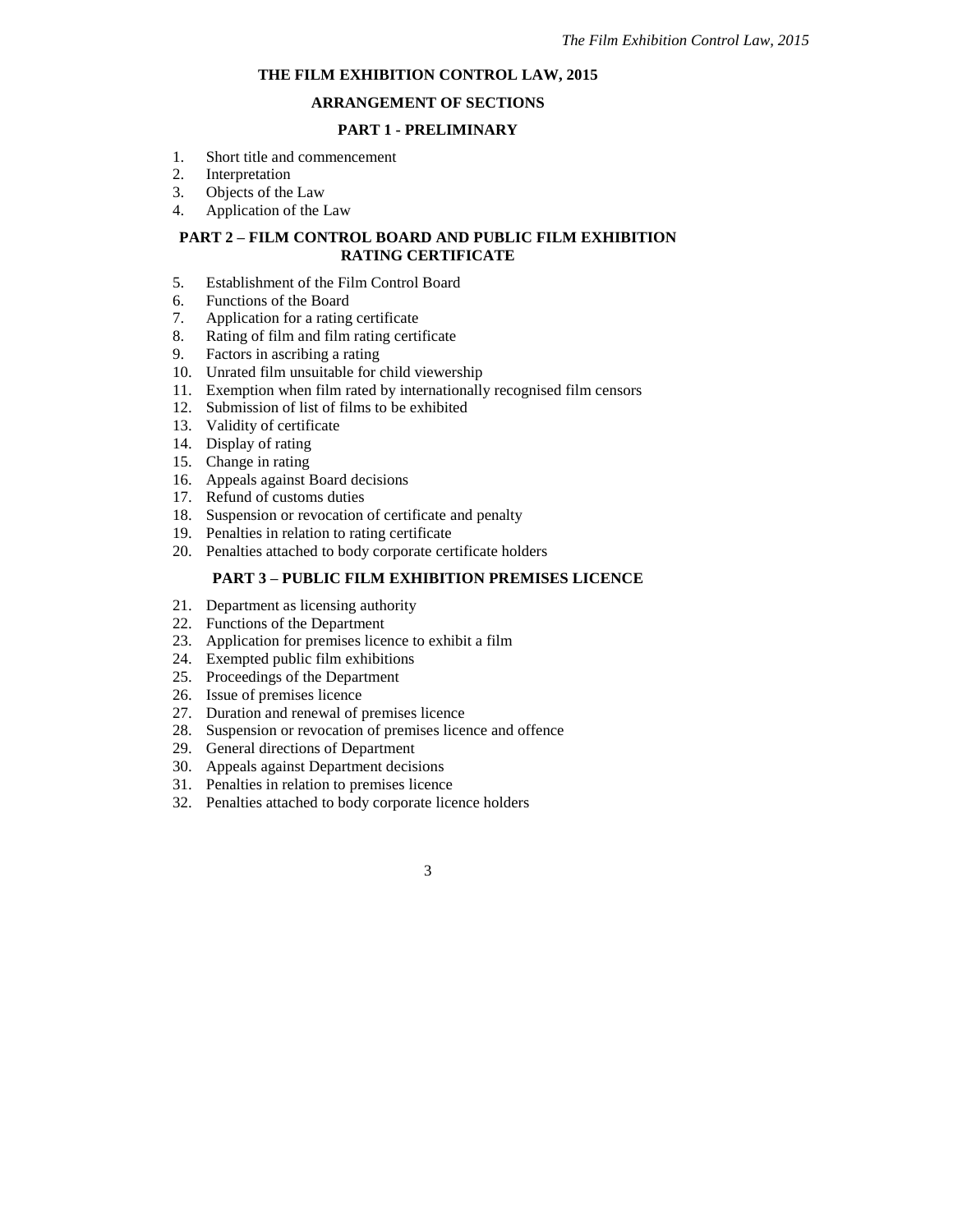## **PART 4 – ENFORCING THE CONDUCT OF PUBLIC FILM EXHIBITIONS**

- 33. Enforcement by trade officers
- 34. Power of search and seizure
- 35. Prosecution requires consent of Director of Public Prosecutions

## **PART 5 - MISCELLANEOUS**

- 36. Exemptions from application procedures
- 37. Fees, penalties and fines part of general revenue
- 38. Regulations
- 39. Burden of proof
- 40. Amendment of Schedules
- 41. Repeal of Cinematograph Law (2009 Revision)
- 42. Savings and transitional provisions

| <b>SCHEDULE 1 -</b> | The Film Control Board                         |
|---------------------|------------------------------------------------|
| <b>SCHEDULE 2 -</b> | Fees                                           |
| <b>SCHEDULE 3 -</b> | <b>Public Film Rating Certificate</b>          |
| <b>SCHEDULE 4 -</b> | <b>Film Exhibition Particulars</b>             |
| <b>SCHEDULE 5 -</b> | <b>Public Film Exhibition Premises Licence</b> |
| <b>SCHEDULE 6 -</b> | The Film Exhibition Control Rules, 2015        |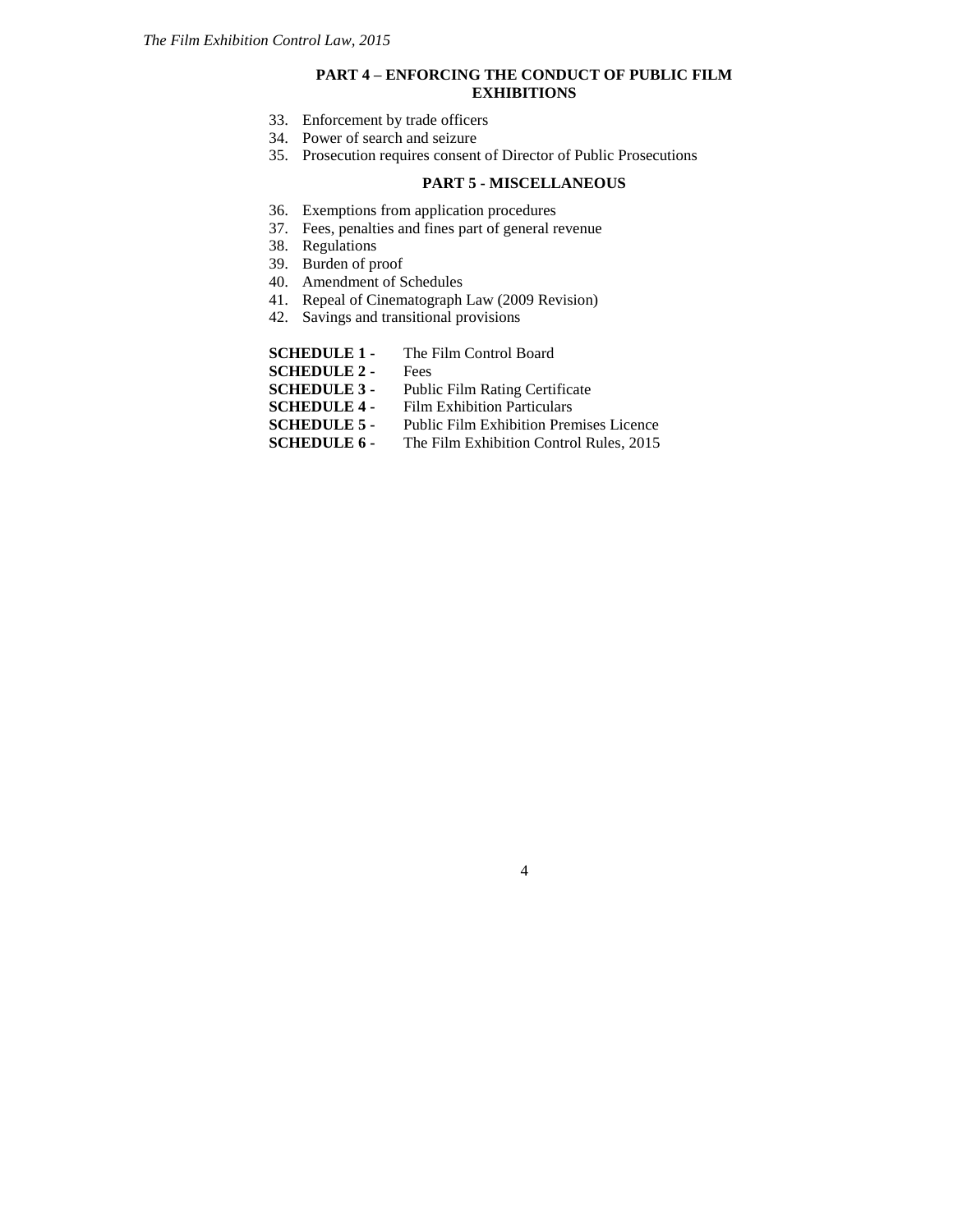Law 9 of 2015.

I Assent

Helen Kilpatrick

Governor.

 $26<sup>th</sup>$  June,  $2015$ 

## **A LAW TO REGULATE THE PUBLIC EXHIBITION OF FILMS; TO REPEAL THE CINEMATOGRAPH LAW (2009 REVISION); AND TO MAKE PROVISION FOR INCIDENTAL AND CONNECTED MATTERS**

ENACTED by the Legislature of the Cayman Islands.

#### **PART 1 - PRELIMINARY**

1. This Law may be cited as the Film Exhibition Control Law, 2015 and shall come into force on such date as may be appointed by Order made by the Cabinet. Short title and

2. In this Law -

"Appeals Tribunal" means the tribunal established under section 36 of the Trade and Business Licensing Law, 2014;

"applicant" means any person who has applied for a rating certificate or a premises licence under this Law;

"Board" means the Film Control Board established under section 5;

"board of internationally recognised film censors" means an authority in the United Kingdom, the United States of America, Canada or in any other jurisdiction, established and internationally recognised as an authority which censors or rates a film according to its suitability for public exhibition;

"Chief Fire Officer" means the officer appointed under the Fire Brigade Law (2006 Revision);

"child" means a person under the age of eighteen;

5

commencement

Interpretation

(2006 Revision)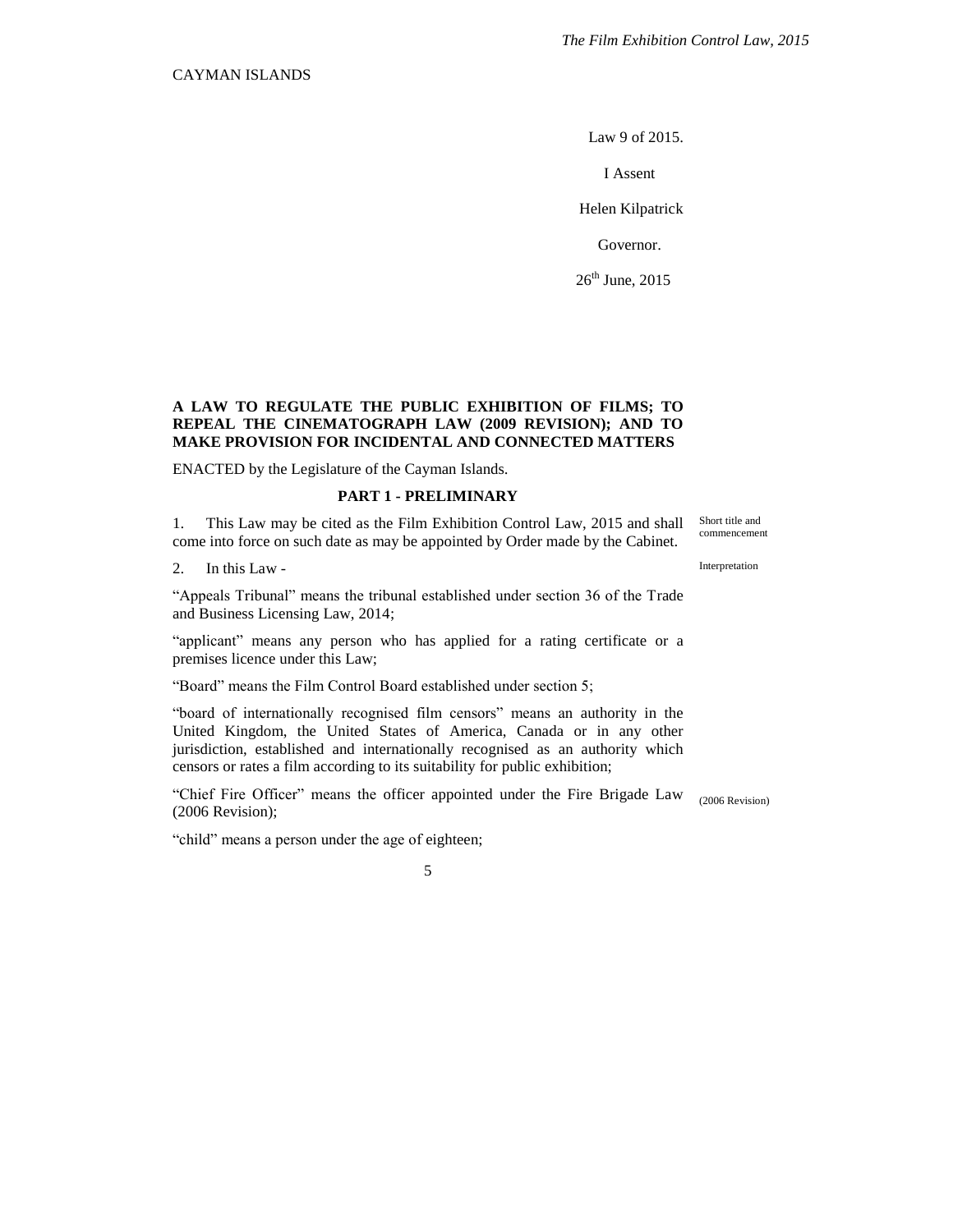"Collector of Customs" means the officer appointed under the Customs Law (2012 Revision); (2012 Revision)

"court" means the Grand Court or a court of summary jurisdiction;

"Department" means the department of Government known as the Department of Commerce and Investment";

"film" includes -

- (a) a cinematograph exhibition, a slide, a video tape, a video disc and any other form of recording from which a visual image, including a computer generated image, can be produced;
- (b) a sequence of visual images recorded in such a manner that, by using such recording, the images will be capable of being seen as a moving picture and includes any picture intended for exhibition through any medium or device;
- (c) motion pictures, still photographs, photographic displays, filmstrips and such other forms of visual presentation as consist primarily of photographs or photographic reproductions;
- (d) photographic film, or a recording on magnetic tape or on any other material, from which a series of images, with or without associated sounds, may be produced; and
- (e) an advertisement of the film which consists of moving images;

"Minister" means the person responsible for commerce and investment;

"premises" includes -

- (a) any land or building;
- (b) any part of any land or building;
- (c) any structure of a movable character;
- (d) any mobile home, caravan, or other means of shelter placed or erected upon any land and intended for occupation on that land; and
- (e) any place, stall, vehicle or thing from where a business is carried on, irrespective of whether it is fixed or movable or partly fixed and partly movable;

"premises licence" means a public film exhibition premises licence issued by the Department under section 26 in respect of any premises;

"private premises" means premises to which the general public are not permitted access, whether for payment or otherwise;

"public film exhibition" , in relation to a film, means the display of a film with the aid of any apparatus, equipment, or device on any premises to which members of the general public have access whether for payment of money or

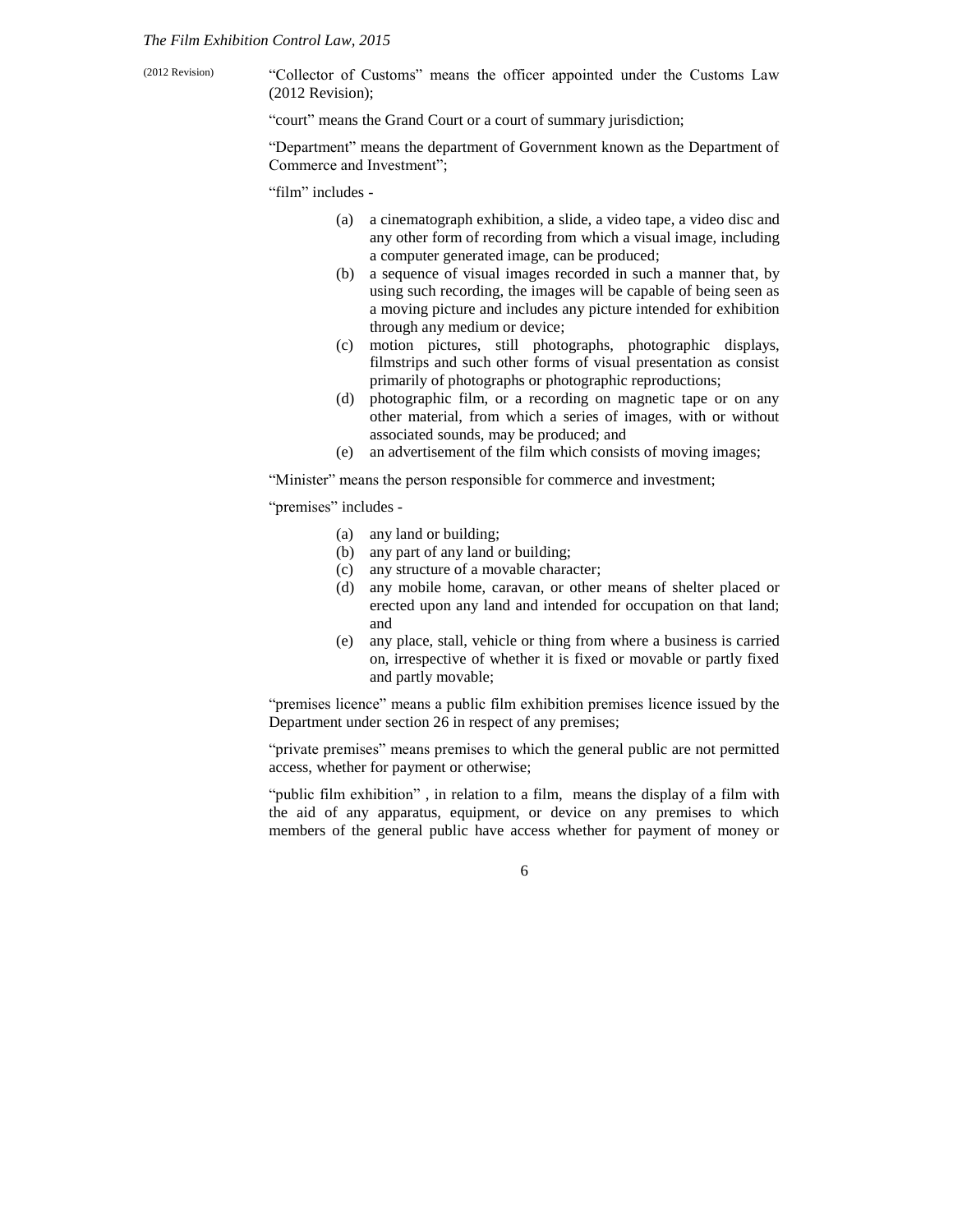otherwise, and the expressions "exhibits", "publicly exhibits", "publicly exhibited" and "public exhibition" shall be construed accordingly;

"rating" means a classification ascribed to the content in a film pursuant to section  $8(2)(a)$ ;

"rating certificate" means a public film rating certificate which ascribes a rating to a film pursuant to section 8(1); and

"trade officer" means a public officer appointed as such under the Trade and Business Licensing Law, 2014.

- 3. The objects of this Law are to
	- (a) establish a system of ascribing an appropriate rating to film content;
	- (b) inform the viewing public of the contents in a film;
	- (c) protect children from exposure to disturbing, harmful and adult content exhibited by a film;
	- (d) stipulating the standards to be met for films to be publicly exhibited on premises; and
	- (e) generally to regulate the public exhibition of a film.
- 4. This Law does not apply to
	- (a) a film exhibited on private premises; or
	- (b) the exhibition of a film where such exhibition is under the direction or control of any department of Government.

### **PART 2 – FILM CONTROL BOARD AND PUBLIC FILM EXHIBITION RATING CERTIFICATE**

5. (1) There is established for the purposes of this Law a Board to be known as the Film Control Board.

(2) The Board has the powers, duties and functions set out in this Law.

(3) The provisions of Schedule 1 have effect as to the constitution of the Board.

- 6. (1) The functions of the Board include
	- (a) the issue of rating certificates in respect of a film to be publicly exhibited in the Islands;
	- (b) regulating the public exhibition of any film to be exhibited in the Islands;
	- (c) advising the Minister on any matter within its knowledge or on which he may seek its advice;
	- (d) advising the Department on the terms and conditions on which a premises licence may be issued;

7

Objects of the Law

Application of the Law

Functions of the Board

Establishment of the Film Control Board

Schedule 1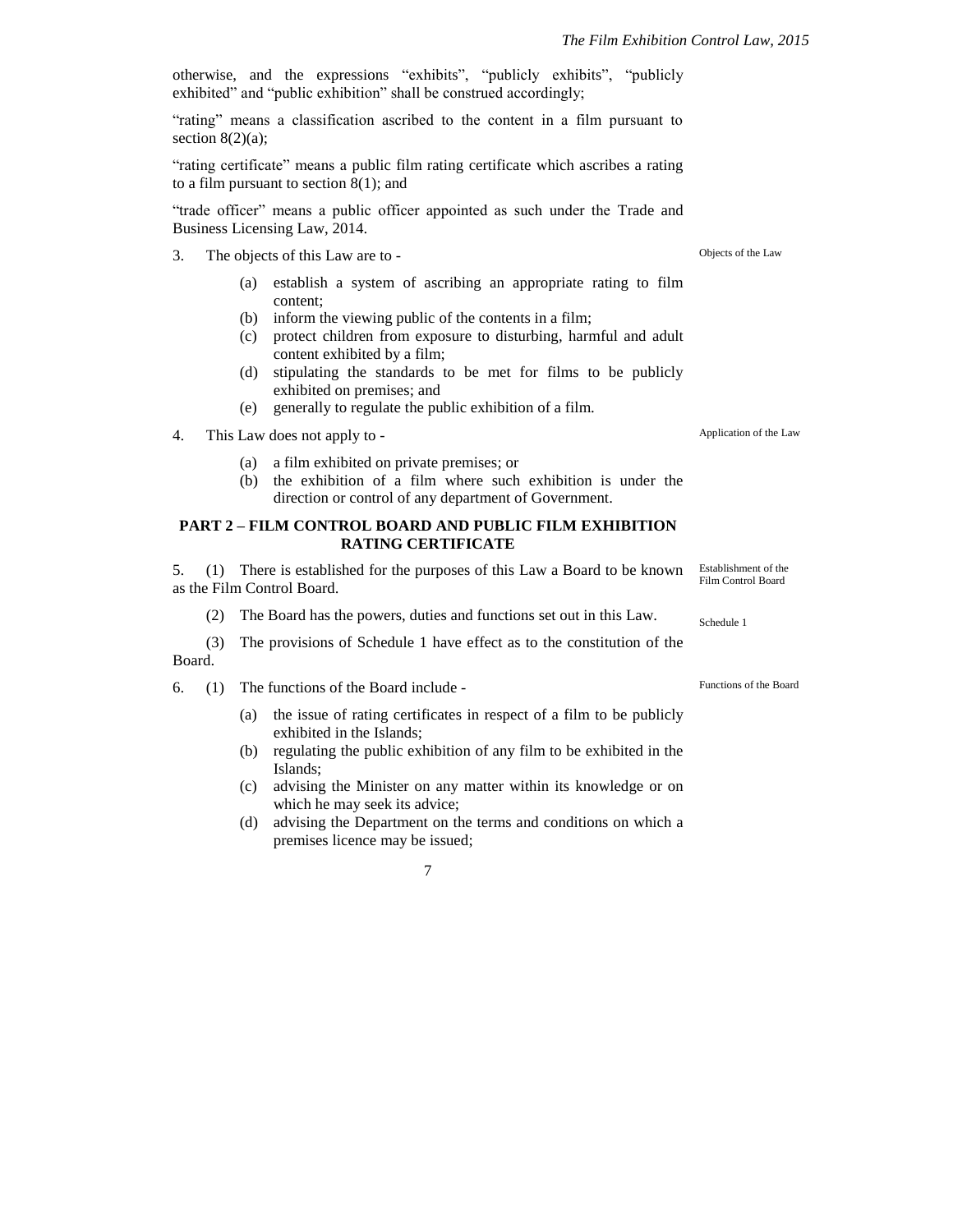- (e) monitoring and facilitating the enforcement of activities to curb the exhibition of unsuitable films;
- (f) preparing film exhibition policies to transform the film industry;
- (g) developing and modifying classification guidelines;
- (h) advising the Minister on matters relating to or affecting the functions of the Board;
- (i) imposing and administering penalties in accordance with this Law and regulations made under this Law as they relate to the public exhibition of a film in contravention of a rating or prohibition; and
- (j) doing such other acts and things as are necessary for or incidental to the purposes for which the Board is established and which are necessary or expedient for the full discharge of all or any of the functions conferred on it by this Law.

(2) The Cabinet may give such general directions as to the policy to be followed by the Board in the performance of its functions under this Law.

Application for a rating certificate

7. (1) A person who wishes to publicly exhibit a film in the Islands shall apply to the Board for a rating certificate.

(2) An application for a rating certificate shall be made to the Board at least seven days before the intended date of the public exhibition of a film.

(3) The Board may, in its discretion, consider any application notwithstanding non-compliance with the seven day period required under subsection  $(1)$ .

(4) An application for a rating certificate in respect of a film shall -

- (a) be in writing and signed by or on behalf of the applicant; and
- (b) be accompanied by
	- (i) the fee specified in Schedule 2; and
	- (ii) information specifying the name of the film to be the subject of the application including the film format, film type, copyright year, copyright owner and country of origin.

(5) The Board, in considering an application under this section may, if it considers necessary, require the applicant to provide any other information including-

- (a) a copy of the film;
- (b) a written synopsis of the film in English that includes a statement or summary of any incidents, or of the plot depicted or intended to be depicted by the film;
- (c) a copy of any advertisement that is proposed to be used to advertise the film; and

8

Schedule 2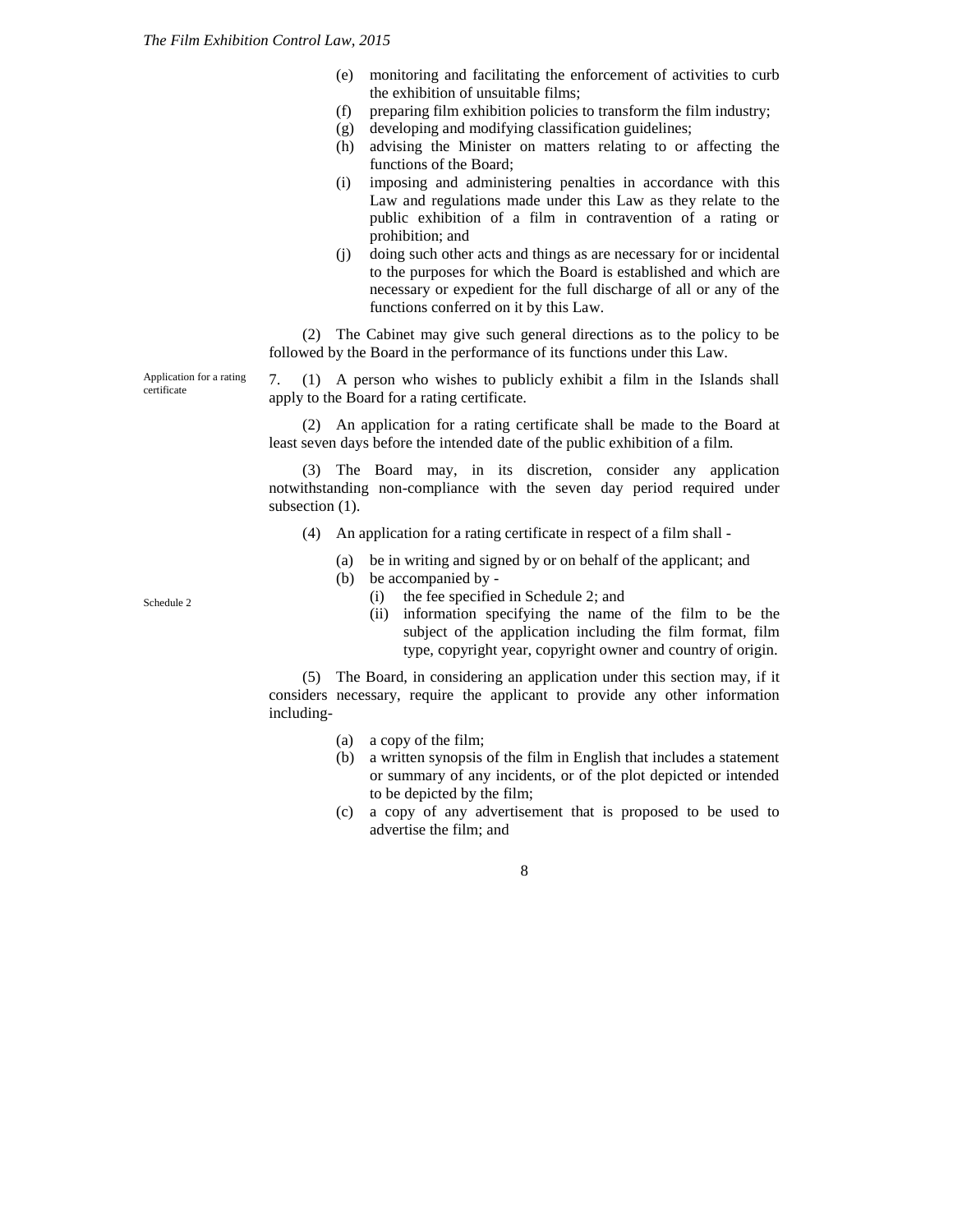(d) an indication as to the duration for which the film will be exhibited**.**

(6) The Board, on receipt of an application, shall, as soon as reasonably practicable, examine the film or have it examined by persons the Board considers appropriate in order to determine a suitable rating to be ascribed to the film.

8. (1) After receiving and considering an application made under section 7, the Board shall ascribe to the film a rating in accordance with its administrative policies and guidelines.

- (2) Where the Board ascribes a rating to a film it shall
	- (a) issue a rating certificate to the applicant in the form specified in Schedule 3 Schedule 3;
	- (b) provide reasons for the rating ascribed; and
	- (c) if it considers necessary, stipulate any additional terms and conditions attached to the rating.

(3) The Board may, prior to the conclusion of the application approval process, issue a rating certificate on a provisional basis.

(4) If the Board determines that a film is unsuitable for viewership in the Islands, it may, in its discretion, refund the application fee paid or such portion thereof as it considers fit.

9. The Board shall have regard to the following factors when ascribing a rating to a film -

- (a) the rating or classification ascribed to the film by a board of internationally recognised film censors;
- (b) the standards of morality, decency and propriety generally accepted by the community;
- (c) whether the content is seditious, obscene, blasphemous or otherwise a breach of any laws of the Islands;
- (d) the use of discriminatory, offensive, obscene or vulgar language;
- (e) the exhibition of violent and graphic conduct;
- (f) the references to illegal drugs or drug misuse;
- (g) the portrayal of dangerous or antisocial behavior;
- (h) the scenes of nudity, display of sexual activity, obscene displays and other forms of pornography;
- (i) content displaying horror, blood and gore;
- (j) the persons or class of persons to or among whom the film will be exhibited;
- (k) the literary, artistic or educational merit of the film;
- (l) the medical, legal or scientific benefit of the film;
- (m) whether the film is in the public interest; and

9

Rating of film and film rating certificate

Factors in ascribing a rating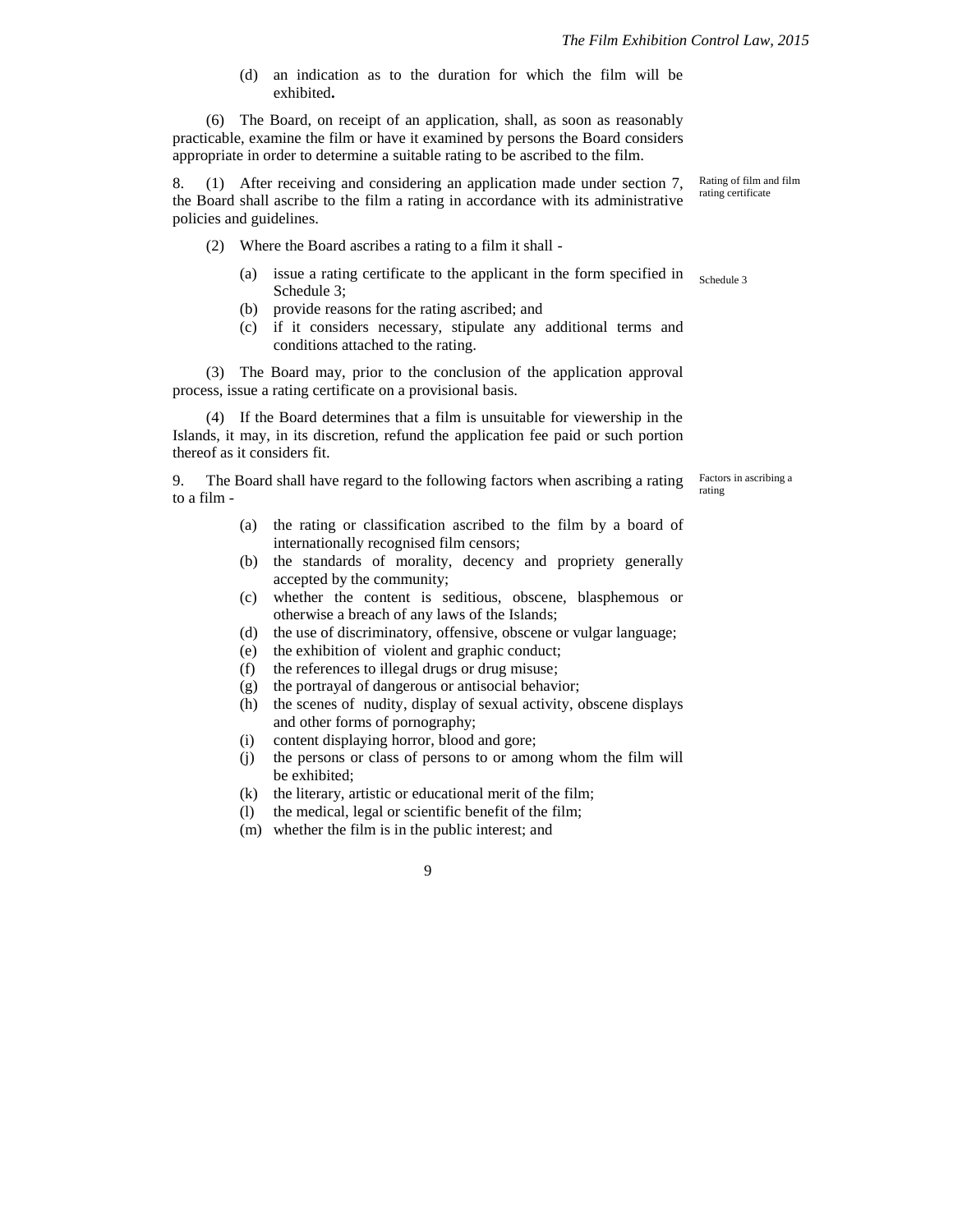(n) any other factor which, in the opinion of the Board, may influence the rating of a film.

Unrated film unsuitable for child viewership

10. (1) A film which has not been rated in accordance with section 8 shall be regarded as unsuitable for viewing by a child.

- (2) A person who is the
	- (a) owner or controller of an unrated film; or
	- (b) owner or controller of premises on which the unrated film is intended to be exhibited or is being exhibited,

shall not cause or permit; or continue to cause or permit the film -

- (i) to be exhibited to a child; and
- (ii) to be exhibited before 7:00 p.m., notwithstanding paragraph 3(1)(b) of Schedule 6 or at such other times as may be prescribed without the prior approval of the Board.

(3) Notwithstanding section 2(b)(ii), the Board may, and having regard to the factors specified in section 9, prohibit a person from exhibiting an unrated film in the Islands.

(4) A person who contravenes subsection (2) or acts contrary to a prohibition in subsection (3) is liable to a penalty of two thousand dollars or such other amount as may be prescribed and a further penalty of one hundred dollars for each day that the breach continues after the date of its proof.

(5) A person commits an offence and is liable on summary conviction to a fine of four thousand dollars or to imprisonment for a term of six months or to both if -

- (a) he fails to pay the penalty specified in subsection (4);
- (b) continues to exhibit the film after a failure to pay the penalty specified in subsection (3); or
- (c) after having paid the penalty continues to exhibit the film in contravention of subsection (1).

(6) Where an offence under subsection (5) has been committed by a body corporate and is proved to have been committed with the consent or connivance of, or to be attributable to any neglect on the part of any director, manager, secretary or other officer of the body corporate or any person who was purporting to act in any such capacity, he, as well as the body corporate is guilty of that offence and liable to be proceeded against and punished accordingly.

(7) Where the affairs of a body corporate are managed by its members, subsection (1) shall apply in relation to the acts and defaults of the member in connection with his functions of management as if he were a director of the body corporate.

10

Schedule 6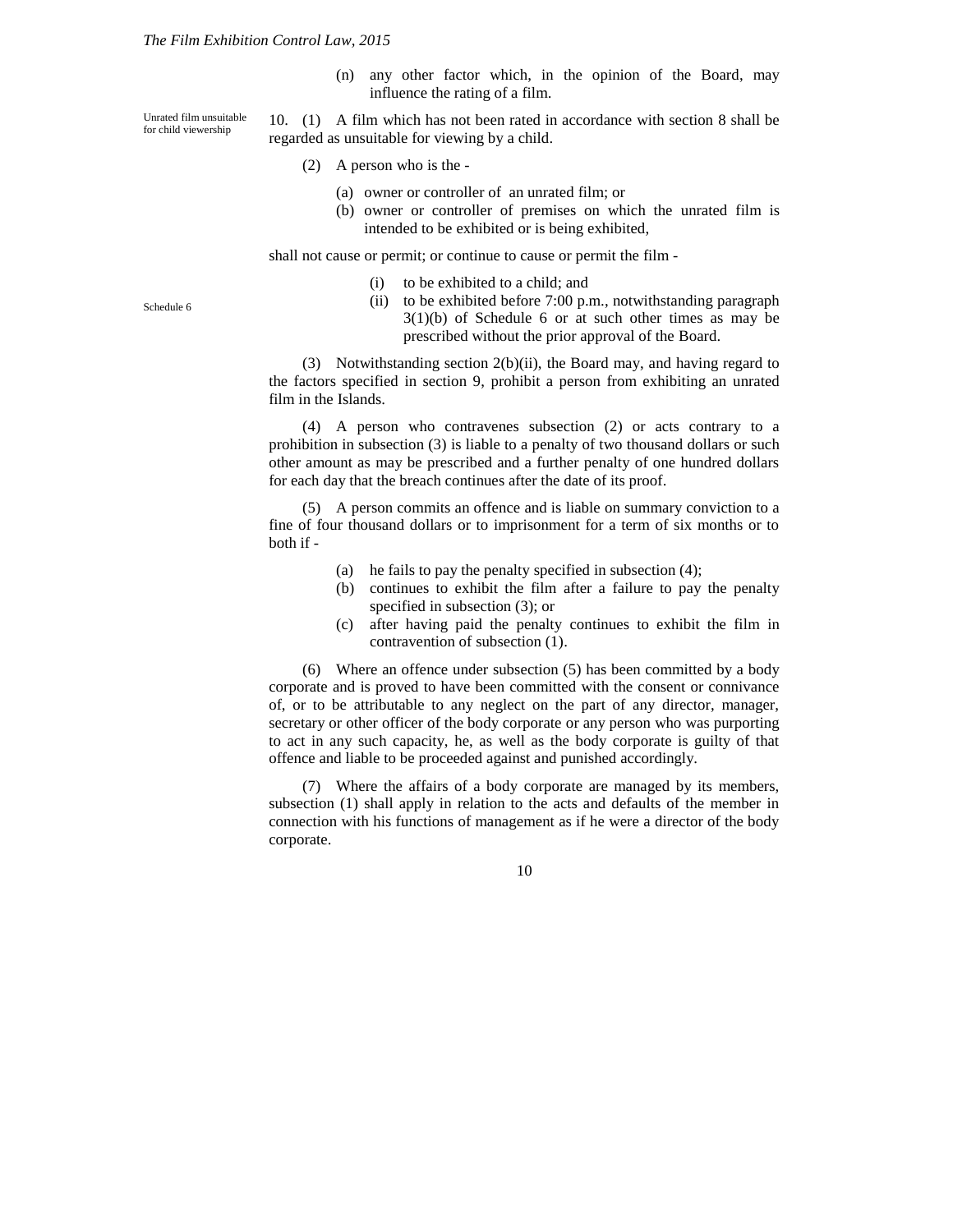Exemption when film rated by internationally recognised film censors

11. (1) A person who owns or controls a film which has been ascribed a rating or classification by a board of internationally recognised film censors -

- (a) is not required to apply for a rating certificate prior to the public exhibition of the film; and
- (b) is not precluded from exhibiting the film to a child if the rating ascribed permits such exhibition.

(2) Notwithstanding subsection (1) and subject to the assessment of the particulars under section 12(1), the Board may ascribe a contrary rating to a film in accordance with its rating policies and guidelines if it determines that the content of the film requires a rating different from the rating ascribed by the board of internationally recognised film censors.

(3) A rating ascribed under subsection (1) or (2) shall be complied with by the person -

- (a) who owns or controls the film; and
- (b) who owns or controls the premises on which the film is to be publicly exhibited.

(4) A person who contravenes subsection (3) is liable to a penalty of two thousand dollars or such other amount as may be prescribed and a further penalty of one hundred dollars for each day that such breach continues after the date of its proof.

12. (1) A person who intends to publicly exhibit any film shall, at least twenty-four hours before its exhibition, provide the Board with all the particulars identified in Schedule 4.

(2) Where there is a change in any of the particulars provided under subsection (1), the Board shall be notified in writing immediately by the owner or controller of the film of the nature of the change.

(3) A person who contravenes subsection (3) is liable to a penalty of two thousand dollars or such other amount as may be prescribed and a further penalty of one hundred dollars for each day that such breach continues after the date of its proof.

13. A rating certificate issued by the Board under section  $8(2)(a)$  shall be valid -

- (a) for all formats of the film; and
- (b) for the duration of the film exhibition, unless otherwise suspended or revoked.

14. (1) A person who is issued a rating certificate or any distributor or exhibitor or any other person to whom the rights in the film have passed, shall ensure that for the duration of its public exhibition, the details of the rating

Submission of list of films to be exhibited Schedule 4

Validity of certificate

Display of rating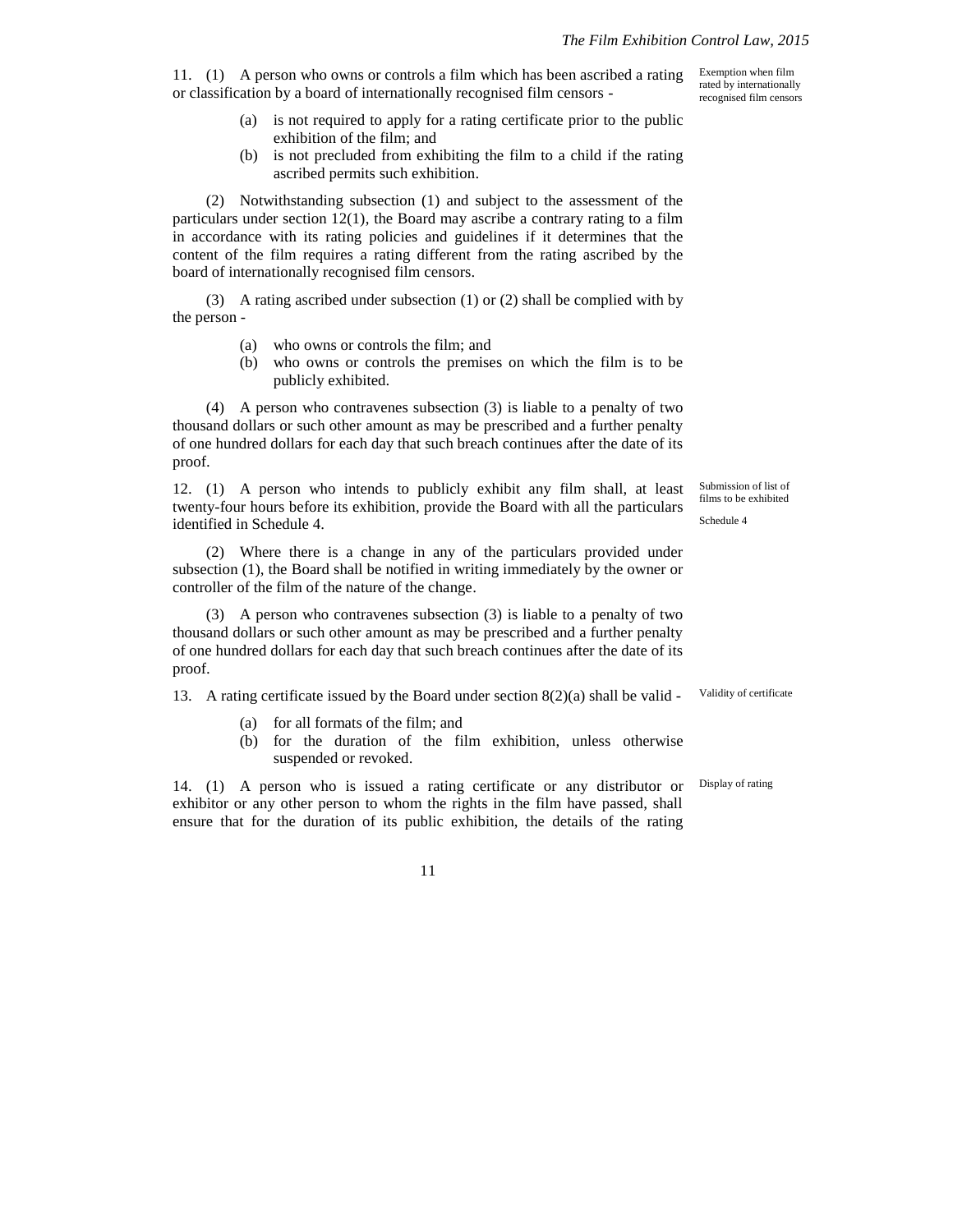ascribed to the film are visibly displayed with the film and any advertisement associated with the film.

(2) A film which is unrated pursuant to section 10(1) shall only be exhibited if, for the duration of its public exhibition, details indicating that the film is unsuitable for viewing by a child are visibly displayed with the film and any advertisement associated with the film.

15. A new application for a rating certificate shall be made in order to change the rating ascribed to a film and on receipt of such an application, the Board shall process and decide the application in accordance with section 7. Change in rating

16. (1) A person dissatisfied with a decision of the Board may, within twentyone days of the communication of the decision to him, by notice in writing, appeal to the Appeals Tribunal. Appeals against Board decisions

(2) In making an appeal under subsection (1), the appellant shall -

- (a) provide the original application;
- (b) provide the decision against which the appeal is made;
- (c) indicate the grounds of the appeal; and
- (d) indicate whether he wishes to be heard personally or through a representative.

(3) The Appeals Tribunal may confirm or vary the decision of the Board or make such other decision on the appeal as seem to it to be expedient.

(4) A person aggrieved by a decision of the Appeals Tribunal under subsection (3) may, within twenty-one days of the date on which notice of the written reasons for the decision was received, appeal to the court against the decision.

(5) For the purposes of subsection (1), the decision shall, if notice of it is sent to a person by post, be taken to have been communicated to him at the time at which it would have been received in the ordinary course of post.

Refund of customs duties

17. Where the Collector of Customs is satisfied that -

- (a) a film has been imported and that the customs duties payable have been paid;
- (b) such film has not been exhibited due to a prohibition of the Board; and
- (c) the film has since been exported,

he shall, upon the request by the importer, refund to the importer of the film the full amount of the customs duties.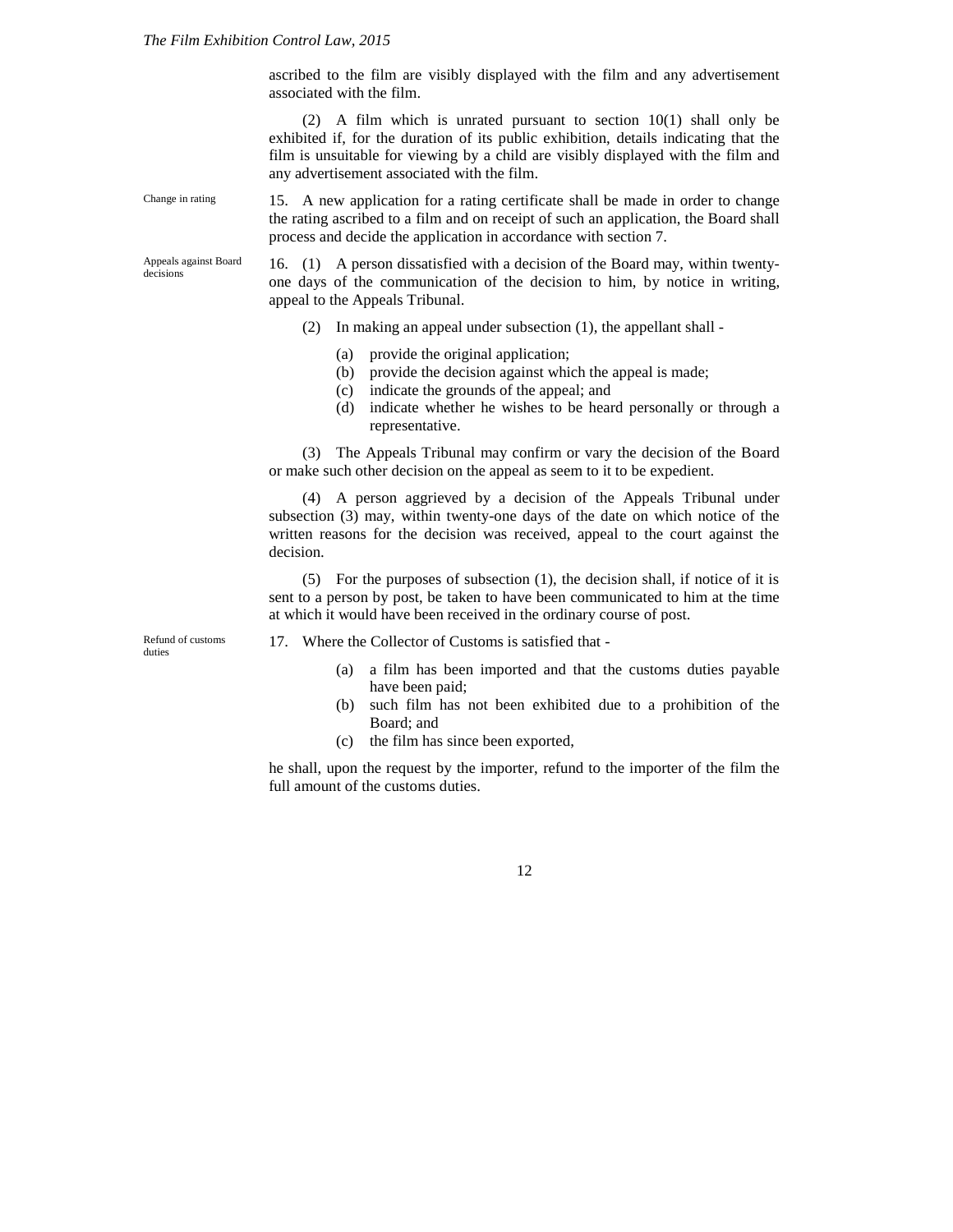18. (1) The Board may suspend a rating certificate or recognition of a rating given by a board of internationally recognised film censors for such period as it thinks fit, or it may revoke such certificate or recognition if it is satisfied that -

Suspension or revocation of certificate and penalty

- (a) the film or any part thereof in respect of which the rating certificate was issued or recognition given is being exhibited in a form other than the one approved;
- (b) the film or any part thereof is being exhibited in contravention of the provisions of this Law;
- (c) the holder of the rating certificate or the person who owns or controls the film to which recognition was given has failed to pay the penalty imposed under section 19(1);
- (d) the certificate or rating given by a board of internationally recognised film censors has been obtained by fraud or misrepresentation as to an essential fact; or
- (e) the owner or controller of the film has otherwise acted in contravention of this Law.
- (2) A film shall not be made available for public exhibition
	- (a) during the period in which a rating certificate or recognition of a rating given by a board of internationally recognised film censors remains suspended; or
	- (b) after the revocation of a rating certificate or recognition of a rating given by a board of internationally recognised film censors.

(3) The Board shall not take any action under this section without giving the owner or controller of the film an opportunity of being heard.

- (4) A person who continues to publicly exhibit a film notwithstanding
	- (a) the suspension or revocation of a rating certificate or recognition of a rating given by a board of internationally recognised film censors; or
	- (b) being notified in writing by the Board that he is acting in contravention of the provisions of this Law,

is liable to a penalty of two thousand dollars or such other amount as may be prescribed and a further penalty of one hundred dollars for each day that such breach continues after the date of its proof.

(5) A person who wishes to contest a penalty imposed pursuant to subsection (1) may, within twenty-one days of its imposition, appeal to the Appeals Tribunal.

(6) The Appeals Tribunal may confirm or vary the decision of the Board or make such other decision on the appeal as seem to it to be expedient.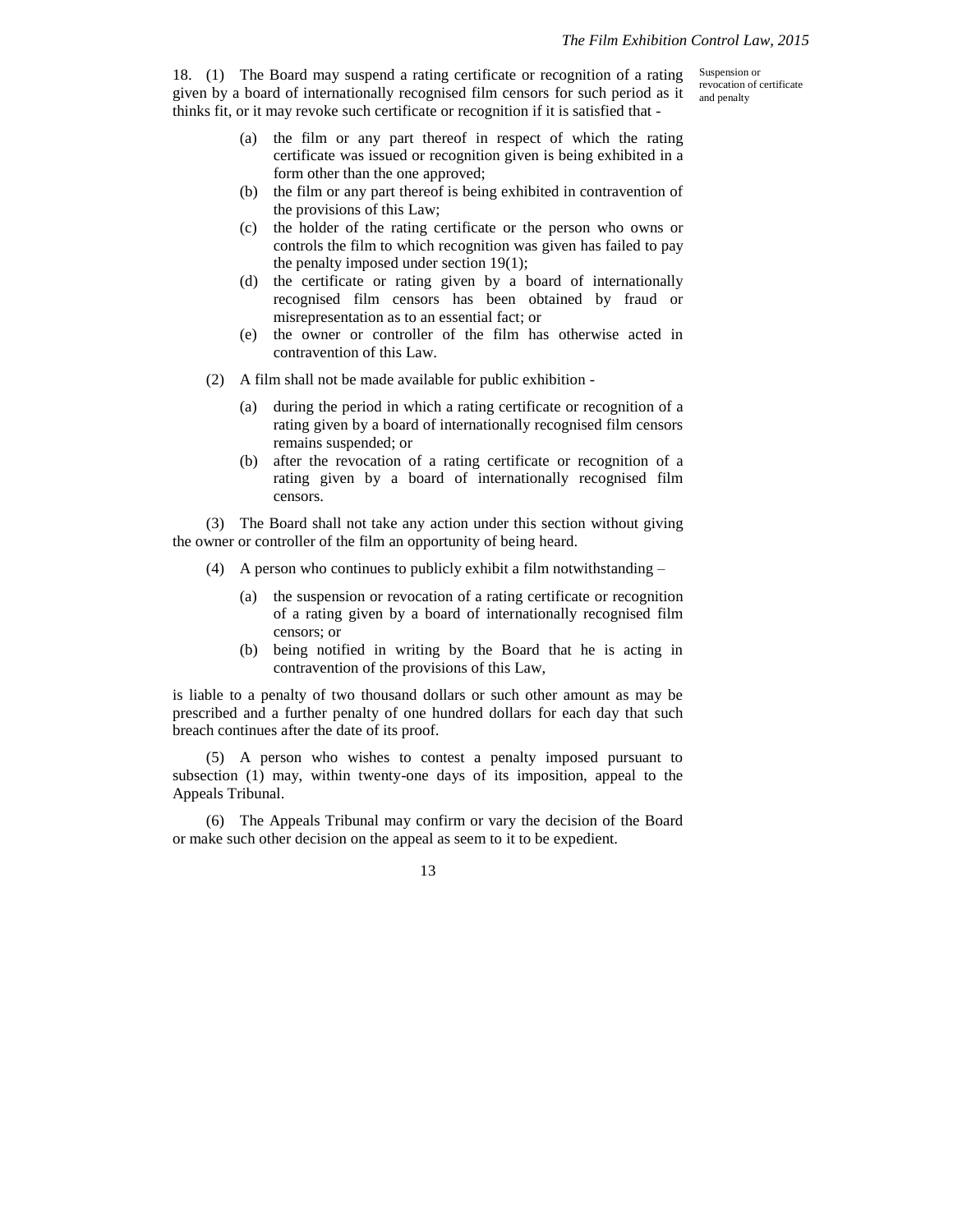(7) A person aggrieved by a decision of the Appeals Tribunal under subsection (6) may, within twenty-one days of the date on which notice of the written reasons for the decision was received, appeal to the court against the decision.

Penalties in relation to rating certificate

- 19. (1) A person who
	- (a) wilfully makes a false or inaccurate representation to the Board;
	- (b) publicly exhibits or attempts to publicly exhibit a film contrary to a prohibition specified under section 10(3);
	- (c) publicly exhibits or attempts to publicly exhibit a film in contravention of a rating, condition or restriction contained in the rating certificate;
	- (d) fails to visibly exhibit with the film and any advertisement associated with the film, the ascribed rating for the duration of its exhibition; or
	- (e) publicly exhibits a film in contravention of a decision by the Board,

is liable to a penalty of two thousand dollars or such other amount as may be prescribed and a further penalty of one hundred dollars for each day that such breach continues after the date of its proof.

(2) A person who wishes to contest a penalty imposed pursuant to subsection (1) may, within twenty-one days of its imposition, appeal to the Appeals Tribunal.

(3) The Appeals Tribunal may confirm or vary the decision of the Board or make such other decision on the appeal as seem to it to be expedient.

(4) A person aggrieved by a decision of the Appeals Tribunal under subsection (3) may, within twenty-one days of the date on which notice of the written reasons for the decision was received, appeal to the court against the decision.

Penalties attached to body corporate certificate holders

20. (1) Where an act under section 19 has been committed by a body corporate and is proved to have been committed with the consent or connivance of, or to be attributable to any neglect on the part of any director, manager, secretary or other officer of the body corporate or any person who was purporting to act in any such capacity, he, as well as the body corporate is liable to be proceeded against and punished accordingly.

(2) Where the affairs of a body corporate are managed by its members, subsection (1) shall apply in relation to the acts and defaults of the member in connection with his functions of management as if he were a director of the body corporate.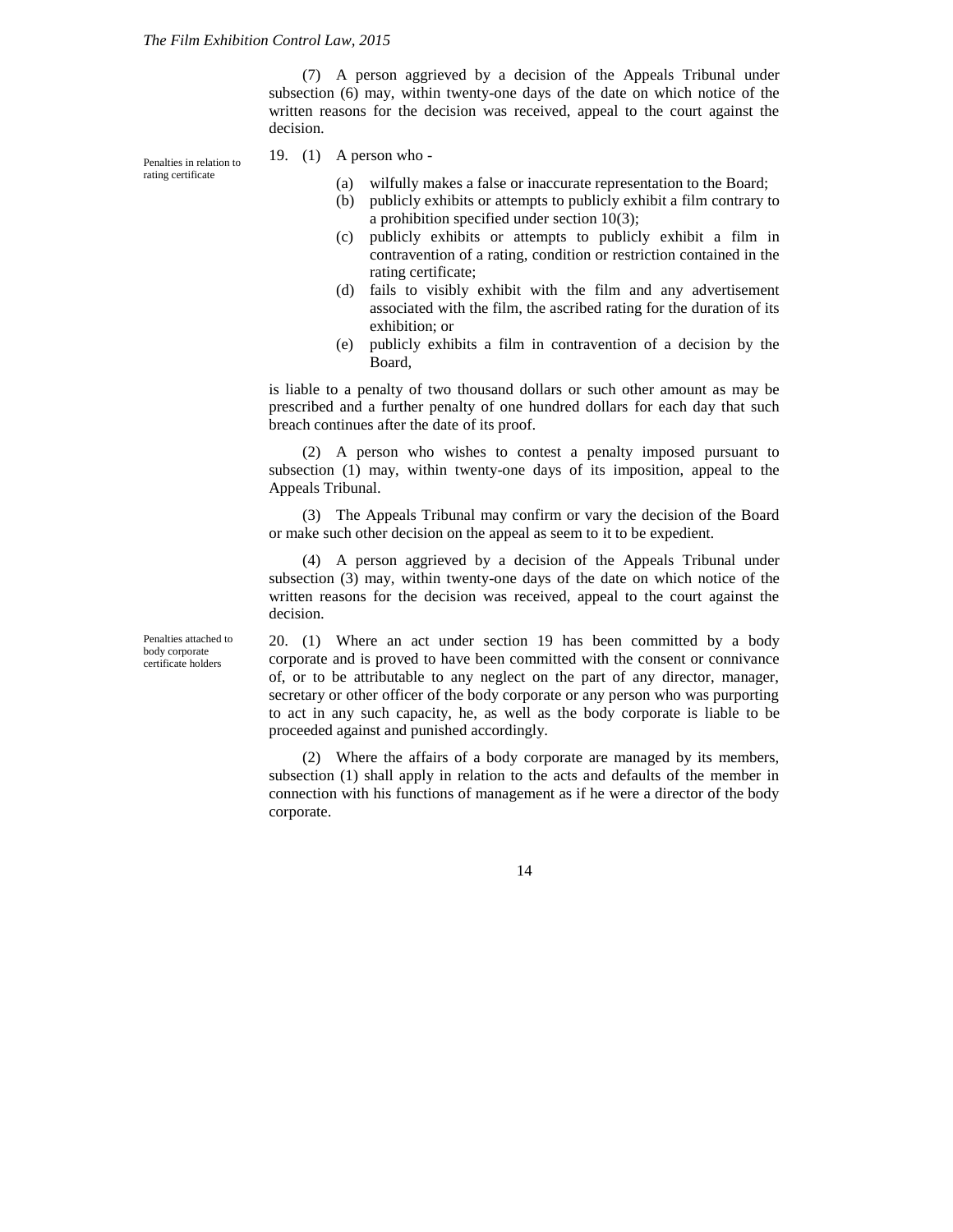## **PART 3 – PUBLIC FILM EXHIBITION PREMISES LICENCE**

21. For the purposes of this Law, the Department shall be the authority having the power to issue, in the form specified in Schedule 5, a premises licence to any person who wishes to publicly exhibit a film on premises identified by him.

22. (1) The functions of the Department include -

- (a) considering all applications made for a premises licence;
- (b) issuing, suspending and revoking a premises licence;
- (c) enforcing regulations to protect children from exposure to harmful film content;
- (d) ensuring compliance with health and safety regulations on premises licensed to conduct public film exhibitions;
- (e) giving notice of the prescribed days on and times at which public film exhibitions may be conducted; and
- (f) imposing and administering penalties in accordance with this Law and regulations made under this Law as they relate to the issue of a premises licence.

(2) The Cabinet may, after consultation with the Department, give such general directions as to the policy to be followed by the Department in the performance of its functions under this Law and the Department shall follow such directions.

23. (1) A person who wishes to publicly exhibit a film on premises identified for that purpose shall apply to the Department for a premises licence.

(2) An application for a premises licence or a renewal thereof shall be made in writing, signed by or on behalf of the applicant and accompanied by -

- (a) the fee specified in Schedule 2, apportioned to the number of unexpired months in a year, part of a month being calculated as one month;
- (b) evidence showing that the existence of the premises is in compliance with the relevant planning, building, safety, fire and health laws or codes;
- (c) the relevant trade and business licence required, under the Trade and Business Licensing Law, 2014; and
- (d) the relevant licence to carry on a business in the Island required under Local Companies (Control) Law (2007 Revision).

24. The Department may exempt a person from paying the fee for a premises licence where it is determined that -

- (a) the film falls into any of the following categories
	- (i) films which are not promoted for private gain;

15

Department as licensing authority Schedule 5

Functions of the Department

Application for premises licence to exhibit a film

Schedule 2

(2007 Revision)

Exempted public film exhibitions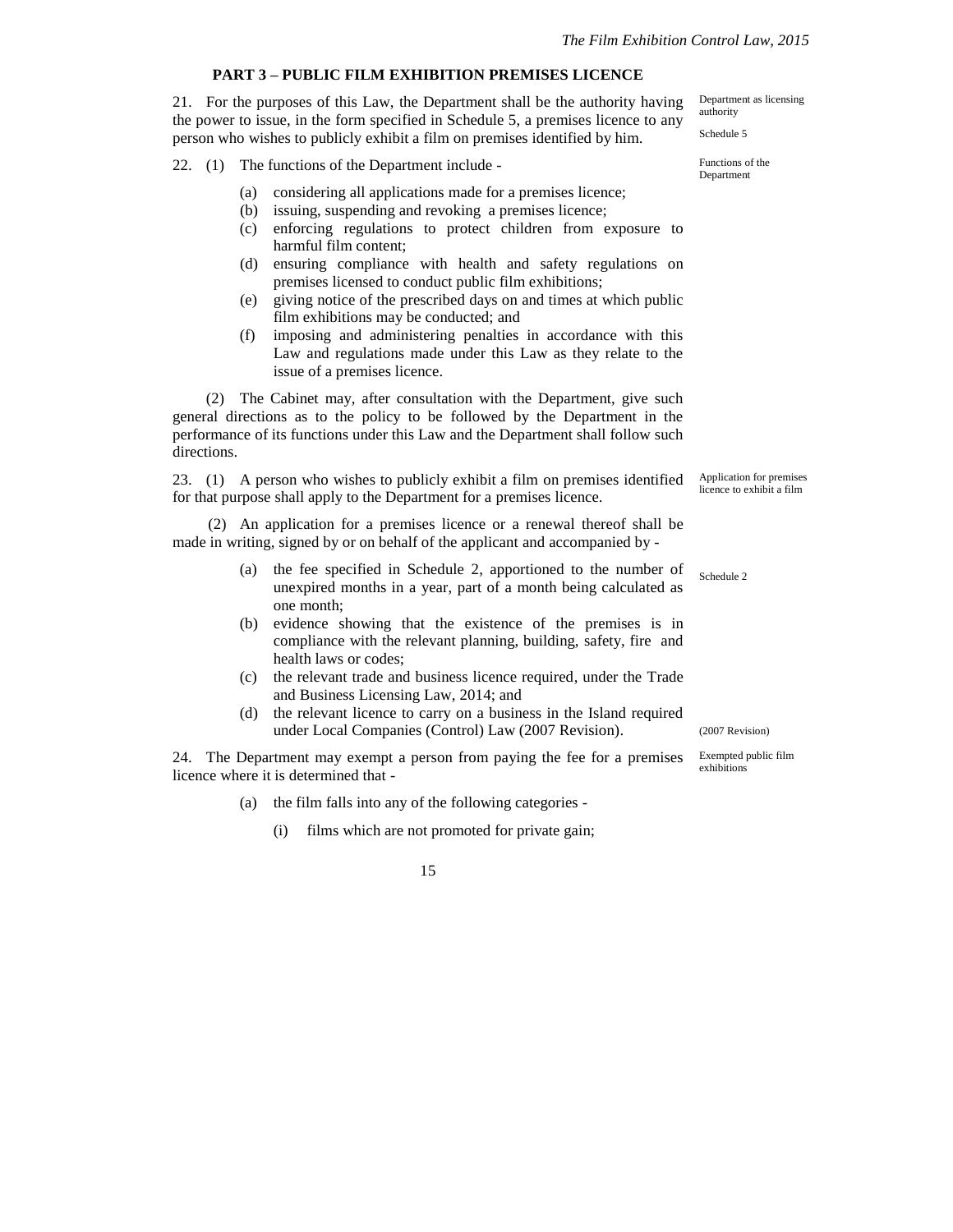| (ii) | films for which the sole or main purpose of the exhibition is |
|------|---------------------------------------------------------------|
|      | to demonstrate any product, to advertise any goods or         |
|      | services or to provide information, education or instruction; |

- (iii) films organised solely or mainly as an exhibition for children who are members of a club, society or association;
- (iv) films of a promotional or technical nature and for use in the course of a business, trade or profession;
- (v) films whose main purpose is for training, instruction or reference, as a manual, a lesson, an encyclopedia or a guide;
- (vi) films wholly comprising news reports or information about, or analysis of, current issues or events of public interest or importance;
- (vii) films wholly comprising a documentary record of a hobby, activity, sporting event; family event or activity; live artistic performance; musical presentation; a religious activity; or a community or cultural activity; or
- (viii) any other film, which in the opinion of the Department, should be an exempt film;
- (b) the premises on which it is proposed to conduct a public film exhibition are premises used or to be used occasionally and not on more than six days in any year for the purposes of an exhibition;
- (c) the premises on which a film is to be publicly exhibited are of a movable character; or
- (d) admission to view films on the premises will be free of charge.

25. The Department may adopt such processes as it considers appropriate in order to facilitate the execution of its functions. Proceedings of the

26. (1) On being satisfied that an application made pursuant to section 23 has met all requirements, the Department shall, within seven days of that application, issue a premises licence. Issue of premises licence

Schedule 6

**Department** 

(2) A premises licence issued under this section shall include, as one of its terms, the compliance with the rules specified in Schedule 6.

(3) The Department may attach other conditions or restrictions to a premises licence it considers fit.

- (4) A person to whom a premises licence has been issued shall not
	- (a) exhibit a film on premises other than those identified in the licence; and
	- (b) permit a child to enter the premises to view a film contrary to a rating ascribed to the film or the prohibition specified in section 10.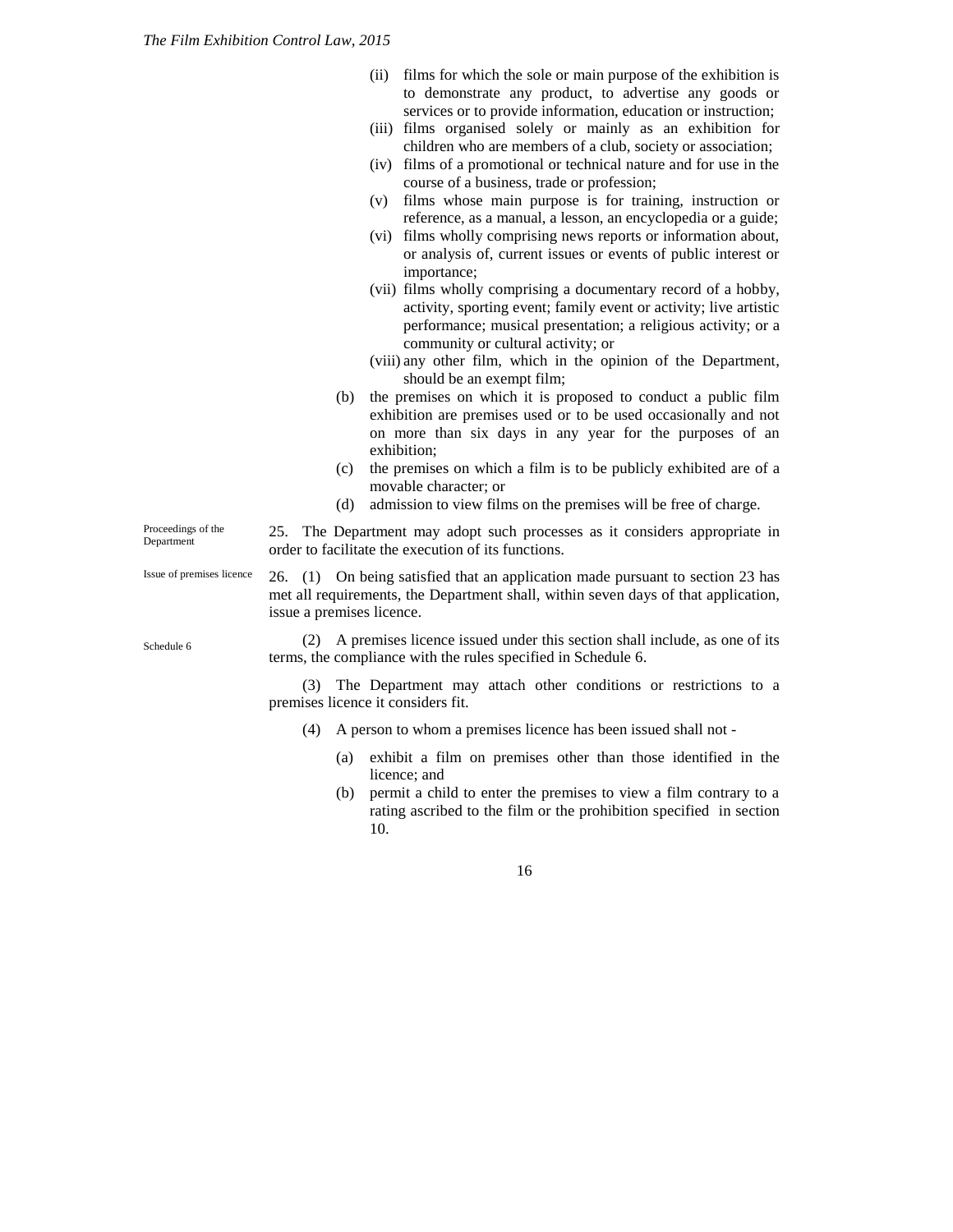(5) If the Department refuses to issue a premises licence, it may, in its discretion, refund the fee paid or such portion thereof as it may considers fit.

27. (1) A premises licence shall be valid for a period of one year and may be renewed.

(2) An application for the renewal of a premises licence shall be made at least twenty-one days before the date of its expiry and be accompanied by the relevant fee as provided in the Schedule 2.

28. (1) The Department may suspend a premises licence for such period as it thinks fit, or it may revoke the premises licence if it is determined that -

- (a) a film in respect of which a rating certificate was issued or recognition accorded to the rating given by a board of internationally recognised film censors is being exhibited in a form other than the one in which it was certified or recognised;
- (b) the premises in respect of which the licence was issued is being used contrary to the licensing terms;
- (c) the film is being exhibited contrary to the prohibition specified in section  $10(1)$ ;
- (d) there is noncompliance with the rules specified in Schedule 6;
- (e) the holder of the premises licence has failed to pay the penalty imposed under section 31(1);
- (f) the premises licence has been obtained by fraud or misrepresentation as to an essential fact; or
- (g) the film or any part thereof is otherwise being exhibited in contravention of the provisions of this Law.

(2) In the event of the revocation of a licence issued under the Local Companies (Control) Law (2007 Revision) or the Trade and Business Licensing Law, 2014 the Department shall revoke a premises licence.

(3) Premises shall not be made available for the conduct of any public film exhibition -

- (a) during the period in which a premises licence remains suspended; or
- (b) after the revocation of a premises licence.

(4) The Department shall not take any action under this section without giving the owner or controller of the premises an opportunity of being heard.

(5) A person who continues to publicly exhibit a film on premises notwithstanding -

(a) the suspension or revocation of a premises licence; or

17

Duration and renewal of premises licence

Schedule 2

Suspension or revocation of premises licence and offence

(2007 Revision)

Schedule 6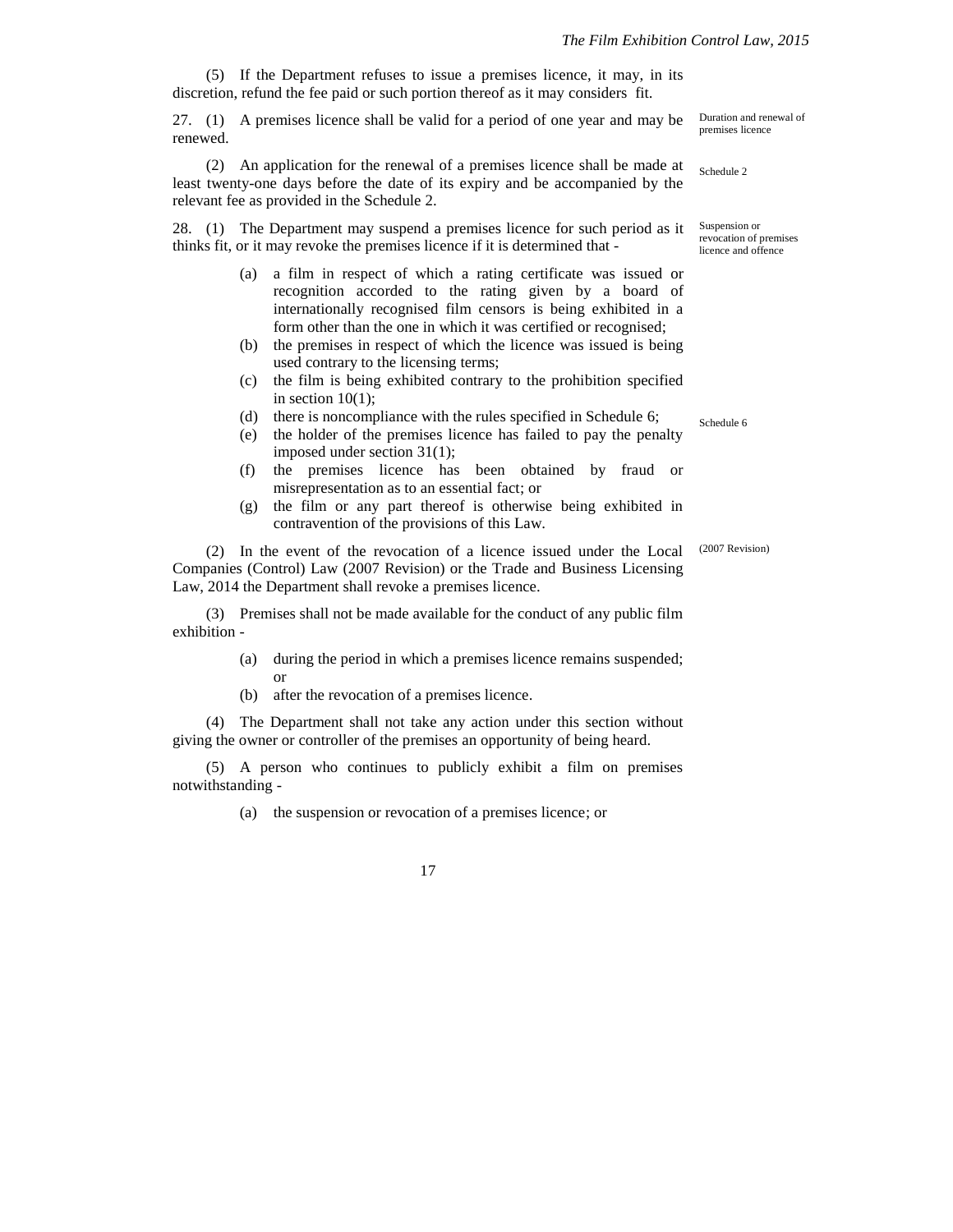(b) being notified in writing by the Department that he is acting in contravention of the provisions of this Law,

commits an offence and is liable on summary conviction to a fine of four thousand dollars or to imprisonment for a term of six months or to both; and in the case of a continuing breach, a person may be ordered by the court to pay a further sum of one hundred dollars for each day that such breach continues after the date of its proof.

(6) Where an offence under subsection (5) has been committed by a body corporate is proved to have been committed with the consent or connivance of, or to be attributable to any neglect on the part of any director, manager, secretary or other officer of the body corporate or any person who was purporting to act in any such capacity, he, as well as the body corporate is guilty of that offence and liable to be proceeded against and punished accordingly.

(7) Where the affairs of a body corporate are managed by its members, subsection (1) shall apply in relation to the acts and defaults of the member in connection with his functions of management as if he were a director of the body corporate.

29. (1) The Department may issue directions to the holder of a premises licence for the purpose of regulating the public exhibition of any film or type of films on the premises.

(2) The Department, in issuing a premises licence with respect to any premises, may impose conditions or restrictions relating to the admission of children to film exhibitions involving the showing of works designated by the Board as unsuitable for children.

30. (1) A person aggrieved by the decision of the Department with respect to the issue, revocation or suspension of a premises licence may, within twenty-one days of the decision, appeal to the Appeals Tribunal.

(2) A person aggrieved by a decision of the Appeals Tribunal under subsection (5) may, within twenty-one days of the date on which notice of the written reasons for the decision was received, appeal to the court against the decision.

(3) An appeal under subsection (1) shall be by notice in writing setting out-

- (a) the original application;
- (b) the decision against which the appeal is made; and
- (c) the grounds of the appeal.

(4) On receipt of the notice of appeal, the Appeals Tribunal shall decide if there is just cause for the appellant or his representative to be heard and if it is so

18

General directions of Department

Appeals against Department decisions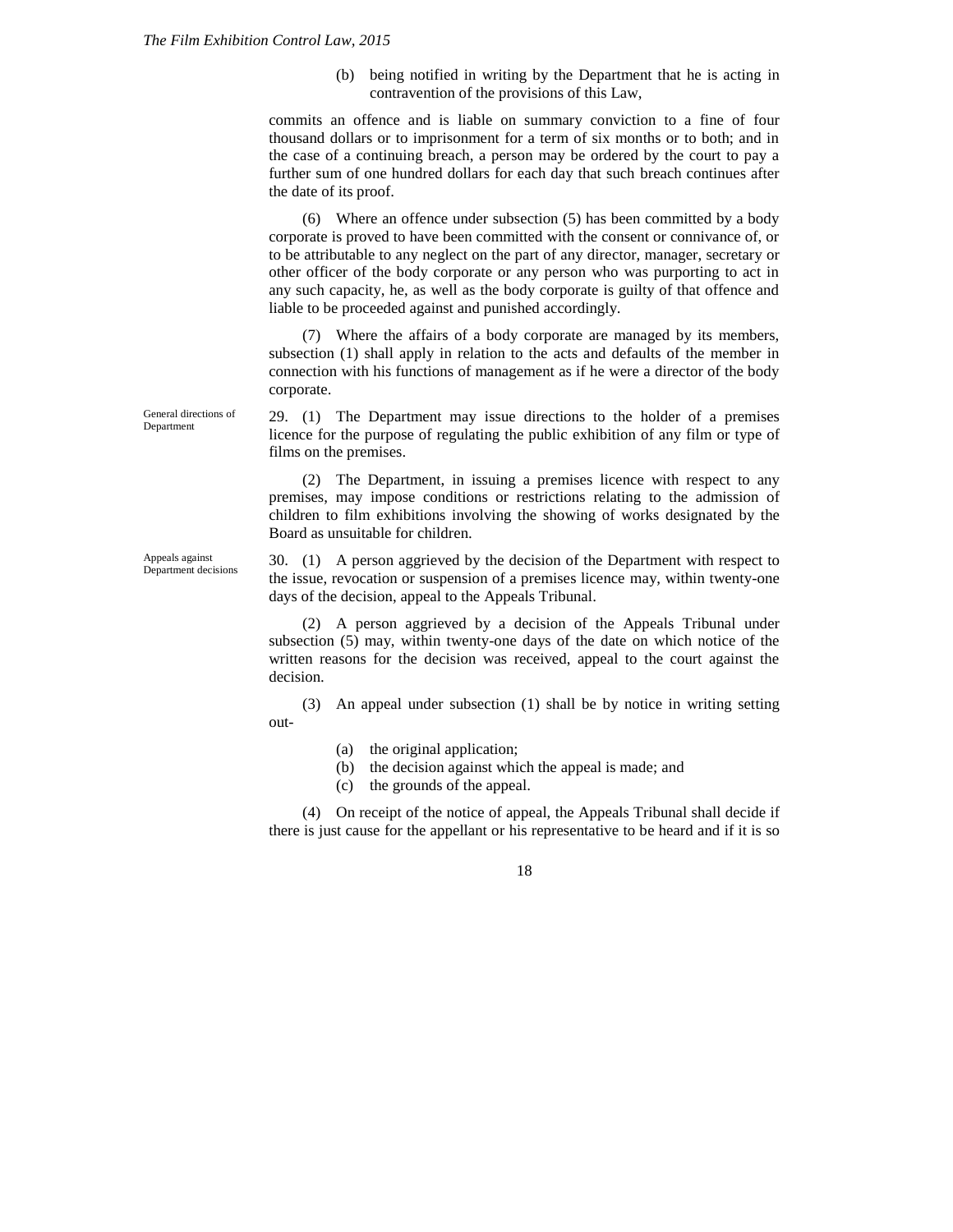decided, notify the appellant or his representative and the Department of the date and time of the hearing.

(5) The decision of the Appeals Tribunal shall be communicated to the appellant as soon as is reasonably practicable.

- 31. (1) A person who
	- (a) publicly exhibits or attempts to publicly exhibit a film on premises without a premises licence;
	- (b) has been issued a premises licence and exhibits a film in contravention of a condition or restriction contained in such licence; or
	- (c) being the owner or controller of premises knowingly permits another person to attend a public exhibition of any film on those premises in a manner contrary to the terms and conditions in a public films rating certificate,

is liable to a penalty of two thousand dollars or such other amount as may be prescribed and a further penalty of one hundred dollars for each day that the breach continues after the date of its proof.

(2) A person who wishes to contest a penalty imposed pursuant to subsection (1) may, within twenty-one days of its imposition, appeal to the Appeals Tribunal.

(3) The Appeals Tribunal may confirm or vary the decision of the Board or make such other decision on the appeal as seem to it to be expedient.

(4) A person aggrieved by a decision of the Appeals Tribunal under subsection (3) may, within twenty-one days of the date on which notice of the written reasons for the decision was received, appeal to the court against the decision.

32. (1) Where an act under section 31 has been committed by a body corporate is proved to have been committed with the consent or connivance of, or to be attributable to any neglect on the part of any director, manager, secretary or other officer of the body corporate or any person who was purporting to act in any such capacity, he, as well as the body corporate is liable to be penalised accordingly.

(2) Where the affairs of a body corporate are managed by its members, subsection (1) shall apply in relation to the acts and defaults of the member in connection with his functions of management as if he were a director of the body corporate.

Penalties attached to body corporate licence holders

Penalties in relation to premises licence

19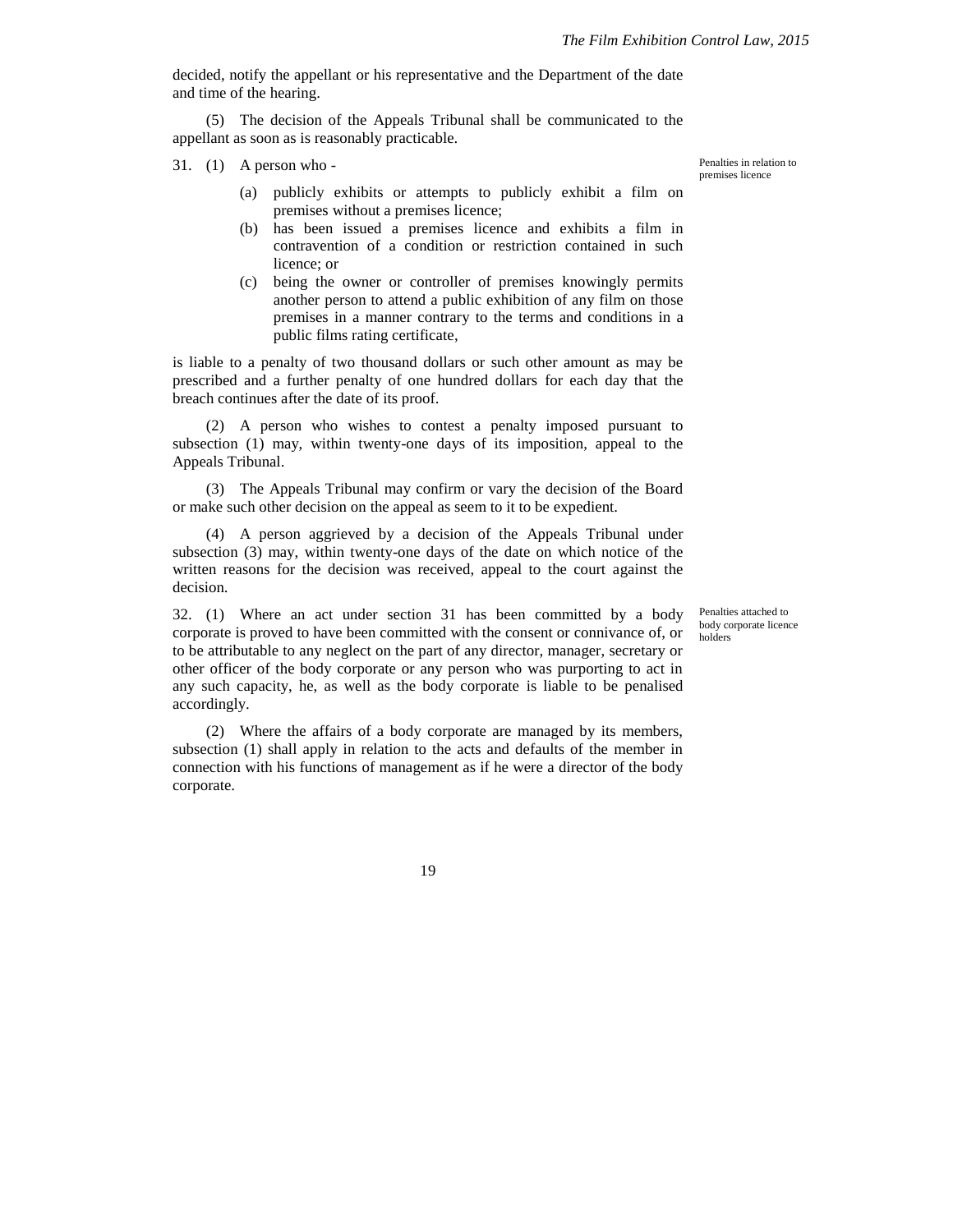## **PART 4 – ENFORCING THE CONDUCT OF PUBLIC FILM EXHIBITIONS**

Enforcement by trade officers

33. (1) The Board and the Department shall be assisted by such trade officers as are necessary for the purposes of enforcing this Law.

(2) Subject to subsection (3), trade officers shall have all the rights, powers, privileges and immunities of a constable when discharging their duties under this Law.

(3) A trade officer shall have the authority and power to carry out such instructions as may be given by the Board and the Department in relation to this Law and may enforce, on behalf of the Board or Department, any powers granted by this Law or any of its regulations.

Power of search and seizure

34. (1) If a trade officer suspects, on reasonable grounds, that a person has committed or is committing an act in contravention of this Law or its regulations, the trade officer may -

- (a) require to be produced and examined and take copies of any rating certificate, premises licence or other document required under this Law;
- (b) with a warrant, use such force as may be necessary to enter and search any premises that the trade officer reasonably suspects may contain evidence of the commission of an act in contravention of this Law or any of its regulations; and
- (c) without a warrant and acting on reasonable suspicion, use such force as may be necessary to enter the premises of a film exhibitor and request the production of a rating certificate or premises licence.

(2) If the trade officer is satisfied, after exercising any of the powers of search and seizure under this section, that there is reasonable evidence of the commission of an act in contravention of this Law, he may seize any film, equipment or any other item that may be used as evidence of the commission of a breach of this Law.

(2013 Revision)

(3) Where a warrant to search any premises is required, the trade officer shall apply to the court or to a justice of the peace and the provisions of the Criminal Procedure Code (2013 Revision) which relate to search warrants shall apply.

(4) The power of search conferred is only a power to search to the extent that it is reasonably required for the purpose for which the power of entry is exercised.

(5) Where access to premises is denied, a trade officer may break and enter those premises to gain access for the purpose of an arrest.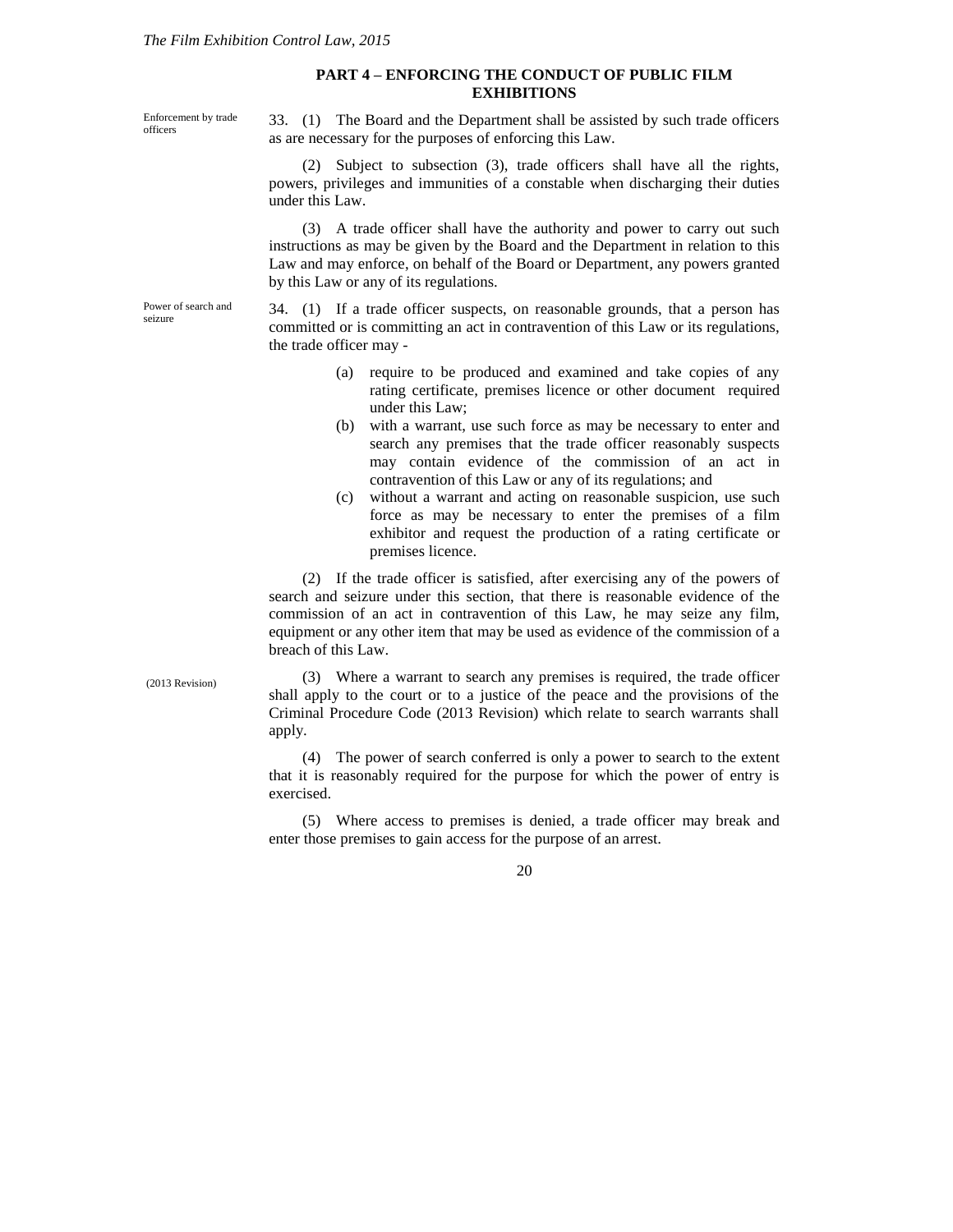(6) Any person who assaults, obstructs, intimidates, refuses to give his name and address or gives a false name and address to, or gives any other false information to a trade officer in the performance of his duties commits an offence and is liable on summary conviction to a fine of two thousand dollars, to imprisonment for six months, or to both.

(7) A trade officer may, at any time during business hours, without a warrant, carry out inspections of premises, rating certificates and premises licences to ensure that all activities are being conducted in compliance with this Law.

(8) Information acquired by a trade officer in the course of his duties may be supplied to any other law enforcement officer in furtherance of any investigation under this Law.

35. No prosecution under this Law shall be instituted for an offence except under the authority of the Director of Public Prosecutions.

#### **PART 5 – MISCELLANEOUS**

36. The Minister may determine that a person who wishes to publicly exhibit a film shall, subject to any specified terms and conditions, be exempted from the provisions of this Law relating to the application procedures for a rating certificate and premises licence.

37. All fees, penalties and fines paid under this Law shall form part of the general revenue of the Islands.

38. The Cabinet may make regulations in relation to -

- (a) the functions of the Board and the Department;
- (b) the ratings and factors affecting the ratings of a film;
- (c) the welfare and health of children in relation to their attendance at a public film exhibition;
- (d) the general safety, health and security of persons attending a public film exhibition;
- (e) the standards to be met for a premises to be recognised as fit to facilitate public film exhibitions;
- (f) the fees to be paid for certificates and licences required under this Law;
- (g) the hours during which and days on which a public exhibition may be conducted;
- (h) the form and duration of certificates and licences issued under this law and the conditions or restrictions attached to the issuance of a rating certificate or premises licence;
- (i) all matters that are necessary to be prescribed for giving effect to the penalty system under the Law and the quantum of penalties for acting in contravention of this Law; and

21

Prosecution requires consent of Director of Public Prosecutions

Exemptions from application procedures

Fees, penalties and fines part of general revenue

Regulations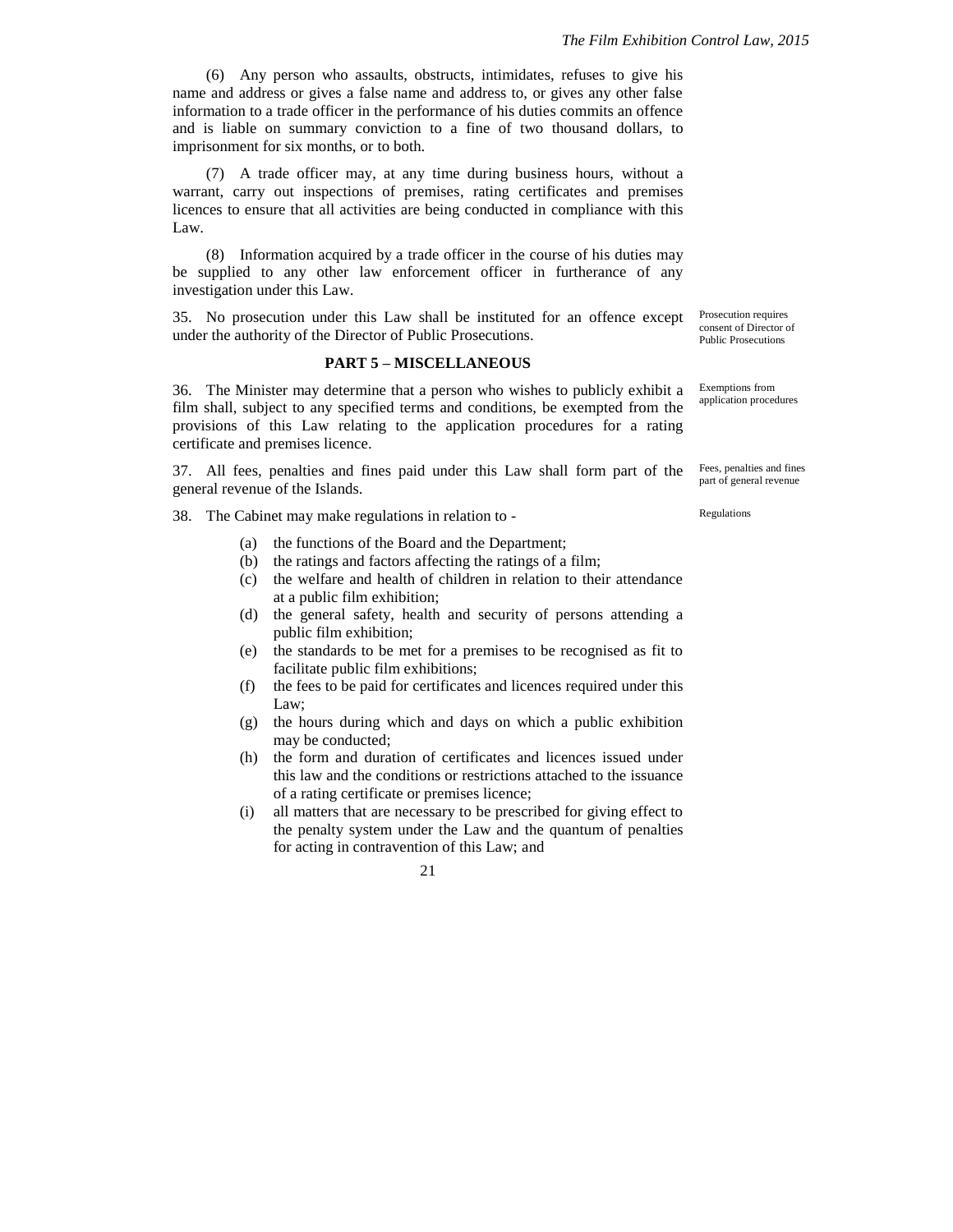#### *The Film Exhibition Control Law, 2015*

probabilities.

(j) any matter generally for the better carrying out of the objects and purposes of this Law.

39. A question of fact arising in any proceedings under this Law, other than in Burden of proof

Amendment of Schedules

Repeal of Cinematograph Law (2009 Revision) Savings and transitional provisions

(2009 Revision)

(Section  $5(3)$ )

40. The Cabinet may, by Order, amend Schedules 1, 2, 3, 4, 5 and 6.

41. The Cinematograph Law (2009 Revision) is repealed.

42. (1) All proceedings pending at the date of the commencement of this Law in respect of offences committed or alleged to have been committed against the Cinematograph Law (2009 Revision) shall be continued and dealt with as if this Law had not come into force.

criminal proceedings, shall lie with the defendant and be decided on a balance of

(2) Where anything done under or for the purposes of the Cinematograph Law (2009 Revision) would cease to have effect by virtue of the repeal of that Law it shall have effect as if it had been done under and for the purposes of this Law.

(3) Where prior to the commencement of this Law applications were made for the grant of permission or issue of licences under the Cinematograph Law (2009 Revision) and such applications have not been wholly or partly dealt with at the date of commencement of this Law, such applications shall be taken to be applications made under this Law and the Board and Department shall deal with all such applications in accordance with this Law.

#### **SCHEDULE 1**

### **THE FILM CONTROL BOARD**

#### *Constitution of the Board*

1. The Board shall be comprised of three members appointed by the Cabinet including a person who has professional experience or qualifications in film production, censorship systems, cinematography, drama, law, literature, social sciences, media, education or performing arts.

## *Tenure of Office*

2. (1) The members shall be appointed by instrument in writing and shall hold office for a term of not more than three years.

(2) An appointed member shall be eligible for re-appointment.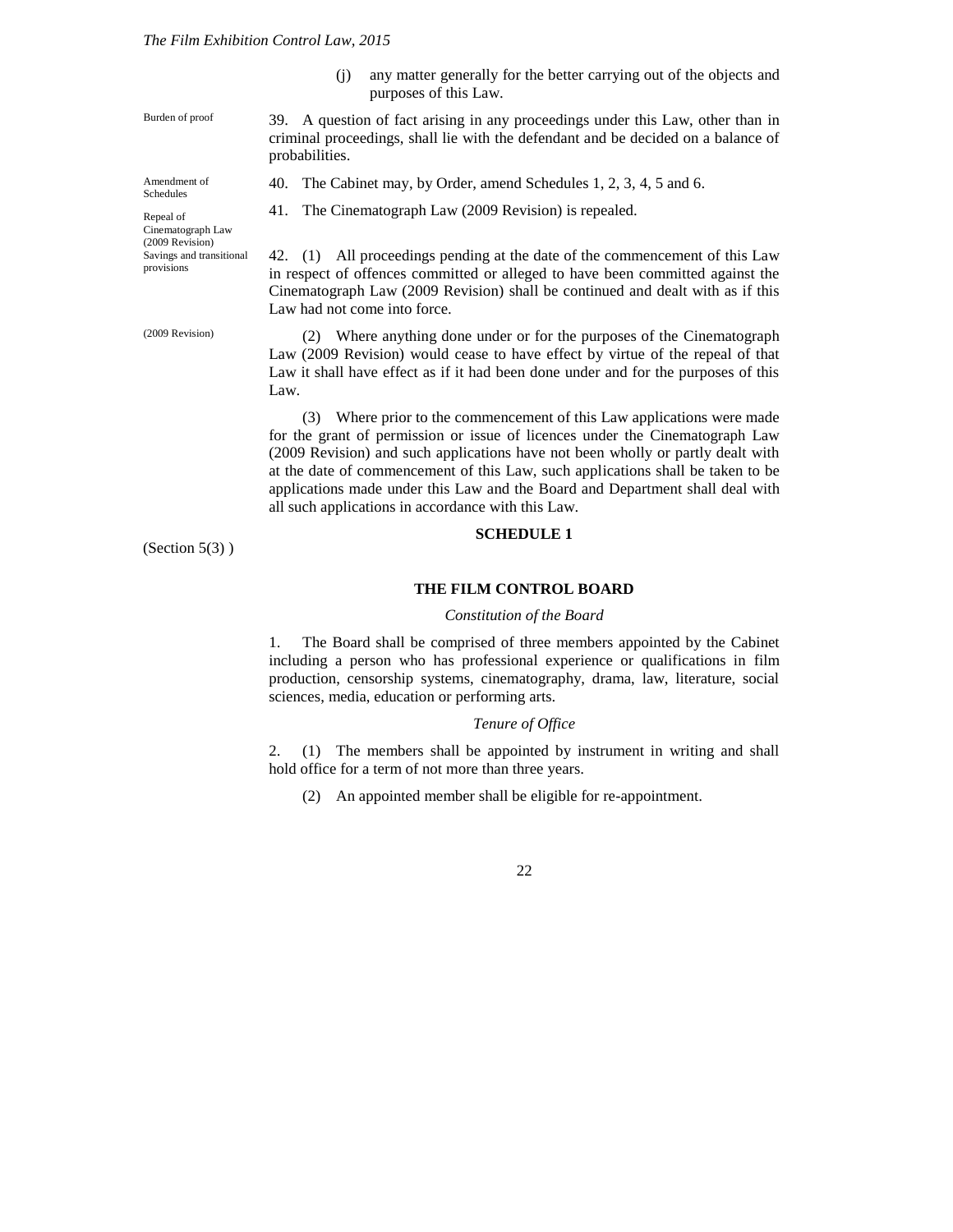(3) The office of an appointed member shall be a public office.

### *Chairman*

3. There shall be a Chairman of the Board who shall be appointed by the Cabinet from among the members of the Board.

#### *Acting appointments*

4. If any member is absent or unable to act, the Cabinet may appoint any person to act in the place of that member and in the case of the appointed members such appointment shall be made in the same manner and from among any of the categories of persons as would be required in the case of the substantive appointment.

#### *Resignation*

5. An appointed member may at any time resign his office by instrument in writing addressed to the Cabinet and transmitted through the Chairman and from the date of receipt by the Cabinet of such instrument, that person shall cease to be a member.

#### *Revocation of appointment*

6. The Cabinet may at any time revoke the membership of an appointed member.

### *Filling of vacancies*

7. If a vacancy occurs in the membership of the appointed members such vacancy shall be filled by the appointment of another appointed member and such appointment shall be made in the same manner and from any of the categories of persons as would be required in the case of the original appointment.

### *Gazetting of membership*

8. The names of all members of the Board as first constituted and every change therein shall be published in the Gazette.

#### *Remuneration*

9. (1) The appointed members of the Board shall be paid such allowances as the Cabinet may determine.

(2) The payment of such allowances shall be paid out of the revenue of the Islands.

#### *Secretariat*

10. (1) The Department shall serve as the Secretariat to the Board and deal with all matters necessary to facilitate the Board in the execution of its functions.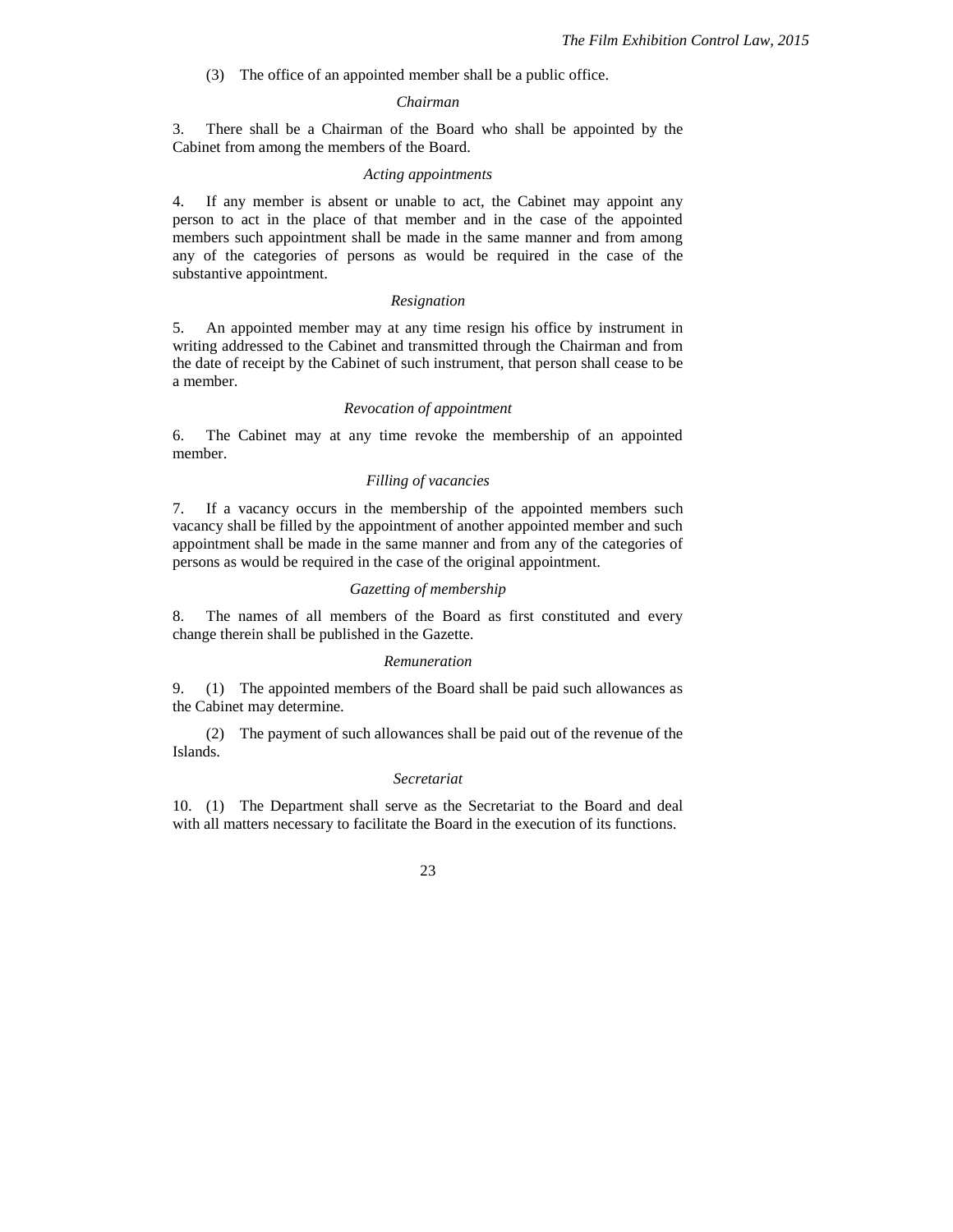(2) The office of the Board shall be the Secretariat.

#### *Seal and execution of documents*

11. (1) The seal of the Board shall be authenticated by the chairman and one other member of the Board authorised to act in that behalf.

(2) The Board may, by resolution, appoint an officer of the Board either generally or in a particular case to execute or sign on behalf of the Board any agreement or other instrument not under seal in relation to any matter coming within the powers of the Board.

#### *Proceedings and meetings*

12. (1) The Board shall meet at such times or frequency as the Chairman may determine for the carrying out of its functions.

(2) A quorum of the Board shall be two.

(3) The decision of the Board shall be by a majority of votes and, in addition to an original vote, the Chairman shall have a casting vote in any case in which the voting is equal.

(4) Minutes in proper form of each meeting shall be kept by the Board and shall be confirmed by the Chairman as soon as practicable at a subsequent meeting.

(5) Minutes of a meeting shall include any electronic record or transcript of votes or decisions made during a meeting that takes place by means of conference telephone, computer or similar equipment.

(6) Members of the Board may participate in a meeting of the Board by means of a conference telephone, computer or similar equipment providing real time communication and allowing the participants in the meeting to communicate with each another at the same time, and participation by such means shall constitute presence in person at the meeting of the Board.

(7) The validity of the proceedings of the Board shall not be affected by any vacancy amongst the members thereof or by any defect in the appointment of any member thereof.

(8) Any written notice or other document required to be served upon the Board may be served by leaving the notice or document at the Secretariat or by sending it to the Secretariat through the post in a prepaid letter addressed to the Board.

#### *Immunity*

13. Neither the Board, nor any member or officer of the Board, shall be liable in damages for anything done or omitted in the discharge or purported discharge of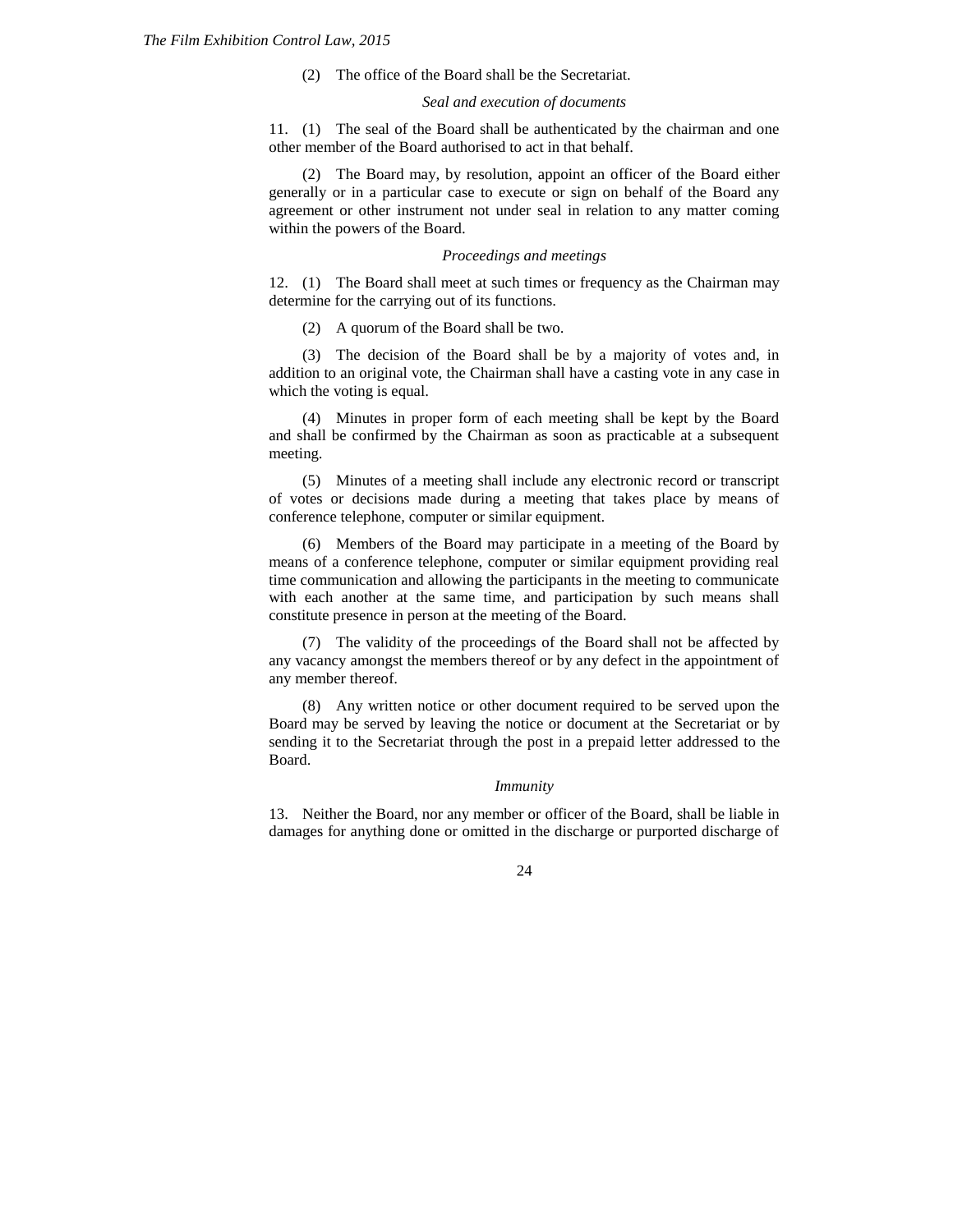their respective functions under this Law unless it is shown that the act or omission was in bad faith.

#### *Indemnity*

14. The Board shall indemnify a member against all claims, damages, costs, charges or expenses incurred by that member in the discharge or purported discharge of his functions under this Law, except claims, damages, costs, charges or expenses caused by the bad faith of that member.

#### *Disclosure of member's interests*

15. (1) If a member has any pecuniary interest, direct or indirect, in any matter to be considered by the Board and is present at a meeting of the Board at which the matter is to be considered, he shall at or before the meeting or before the matter is considered, disclose the fact and shall leave the meeting for the duration of and not take part in the consideration or discussion of or vote on the matter.

(2) If a member fails to comply with subparagraph (1) he commits an offence and is liable -

- (a) on summary conviction to a fine of one thousand dollars or to imprisonment for a term of three months, or to both; or
- (b) on conviction on indictment to a fine of three thousand dollars or to imprisonment for a term of six months, or to both,

unless he proves that he did not know that the matter in which he had a pecuniary interest was the subject of consideration at that meeting.

(3) A disclosure under subparagraph (1) shall be recorded in the minutes of the Board's meetings.

(4) This paragraph does not apply to an interest in a matter which a member has as a member of the public or to an interest in any matter in which the right to participate in any service is offered to the public.

#### *Member's pecuniary interests*

16. (1) For the purposes of paragraph 15, a member shall be treated as having an indirect pecuniary interest in a matter if -

- (a) he or any nominee of his is a member of a company or other body which has a direct or indirect pecuniary interest in the matter under consideration;
- (b) he is a partner, or in the employment of a person with whom the contract was made or is proposed to be made, or who has a direct or indirect pecuniary interest in the matter under consideration; or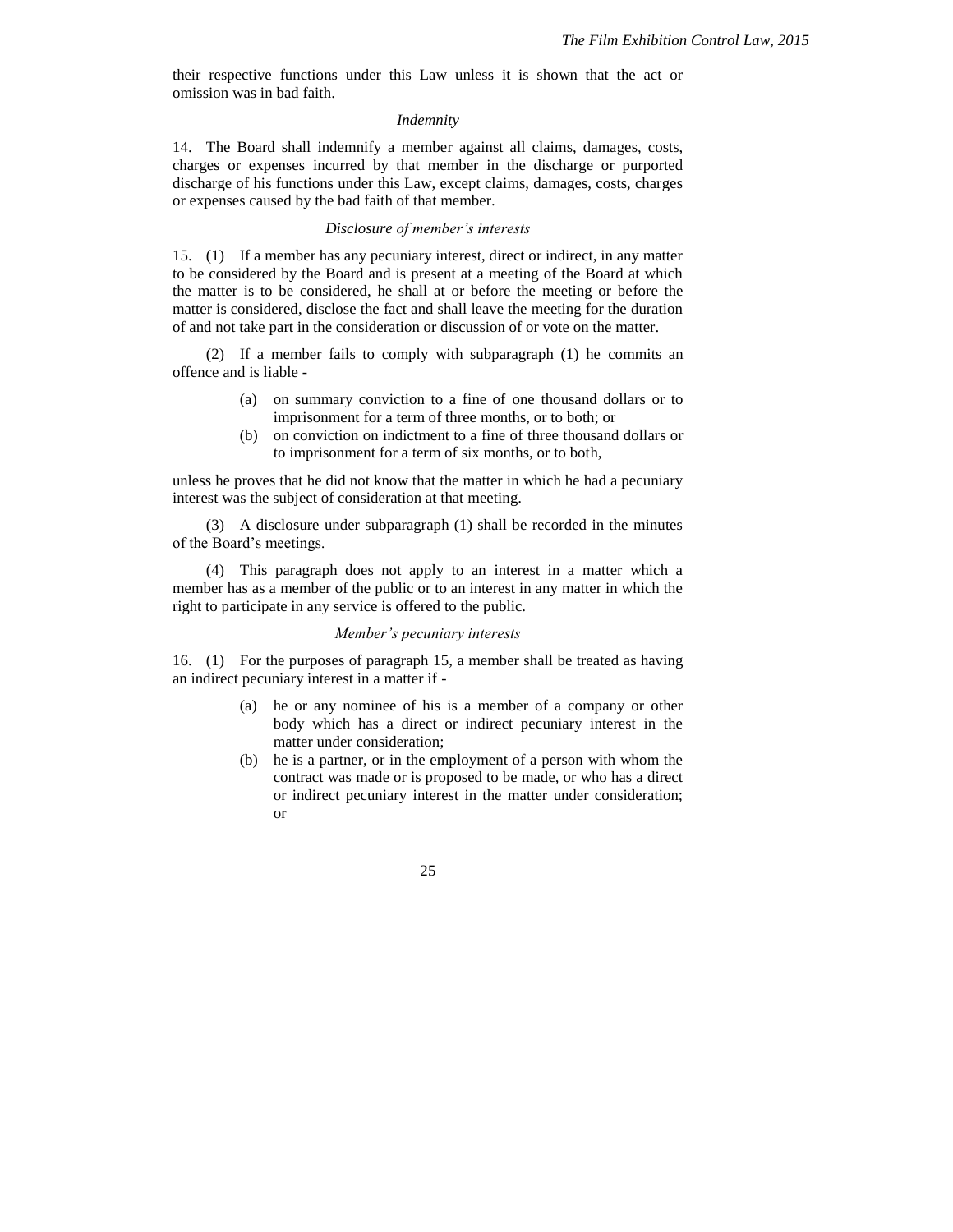(c) he or any partner of his is a professional adviser to a person who has a direct or indirect pecuniary interest in a matter under consideration.

(2) Subparagraph (1) does not apply to membership of, or employment by, any public body.

(3) In the case of married persons, the interest of one spouse shall be deemed for the purpose of paragraph 15 to be also the interest of the other.

(4) The Cabinet may, subject to such conditions as it may think fit, appoint persons to act as members for any specified period, in any case in which the number of members disabled by paragraph 15 at any one time would be so great a proportion of the whole as to impede the transaction of business by the Board.

#### *Procedure*

17. Subject to this Law and the rights, freedoms and responsibilities provided under Part 1 of the Cayman Islands Constitution Order, 2009, the Board has the power in all respects to regulate its own procedure, including the manner in which matters subject to the determination of the Board are to be dealt with by the Board.

## **SCHEDULE 2**

 $(Sections7(4)(b)$ (i), 23(2)(a) and  $27(2)$ )

|     | <b>FEES</b>                                                    |        |
|-----|----------------------------------------------------------------|--------|
| 1.  | <b>Public Film Rating Certificate Fee:</b>                     | \$25   |
| 2.  | <b>Public Film Exhibition Premises Licence Annual Fee:</b>     |        |
|     | For each screen on premises used for public film exhibitions – |        |
| (a) | if the charge for admission of a person does not exceed \$1.50 | \$100  |
| (b) | if the charge for admission of a person does not exceed \$2.00 | \$250  |
| (c) | if the charge for admission of a person does not exceed \$2.50 | \$750  |
| (d) | if the charge for admission of person exceeds \$2.50           | \$1500 |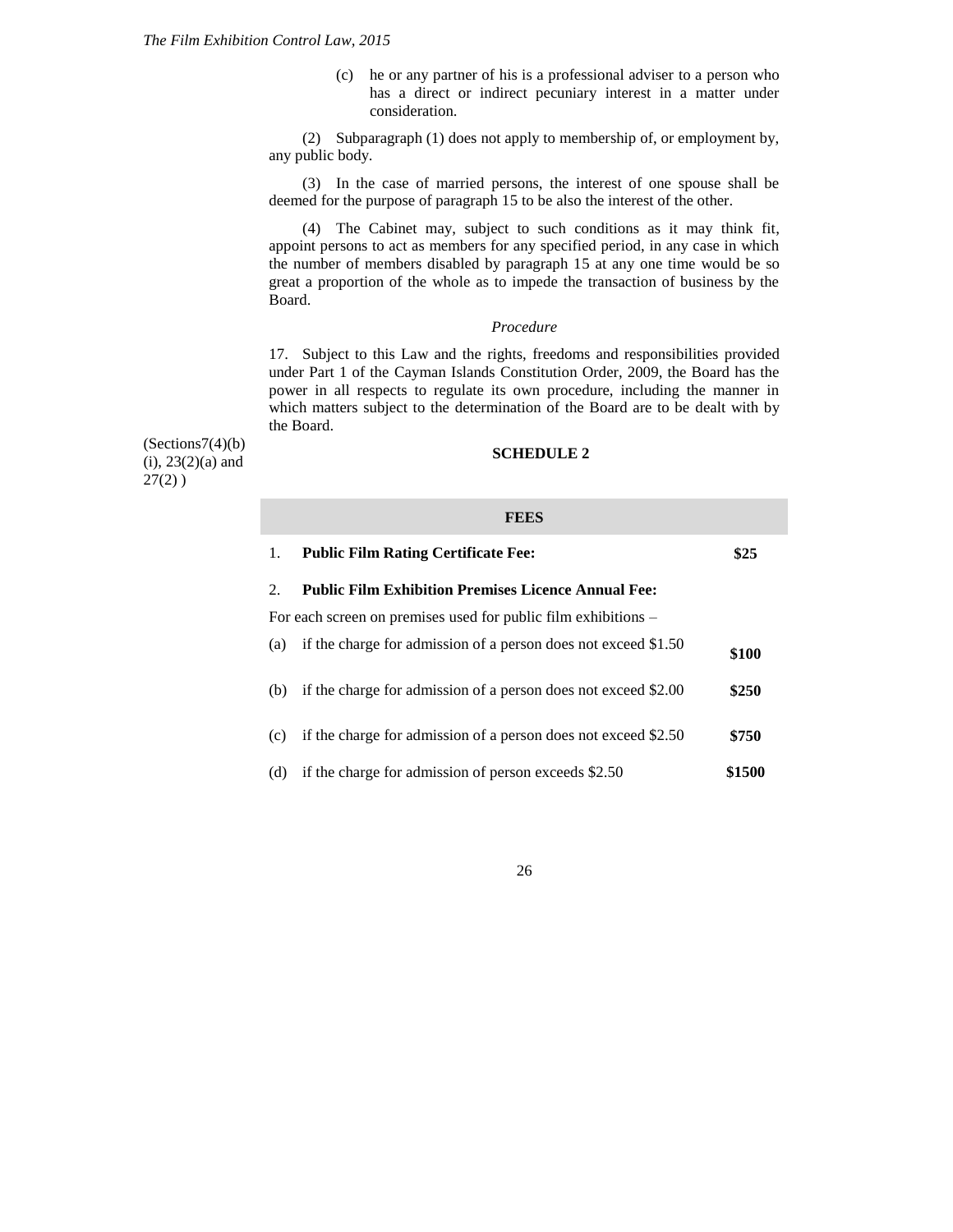## **SCHEDULE 3**

(Section  $8(2)(a)$ )

## **PUBLIC FILM RATING CERTIFICATE**

# **DEPARTMENT OF COMMERCE AND INVESTMENT FILM EXHIBITION LAW, 2015**

## **SECTION 8(2)(a)**

## **Public Film Rating Certificate**

| Ref No.        | Certificate No. |
|----------------|-----------------|
| Name:          |                 |
| Address:       |                 |
| Email:         |                 |
| Phone#:        |                 |
| Fax#:          |                 |
| Title of Film: |                 |
| Type of Film:  |                 |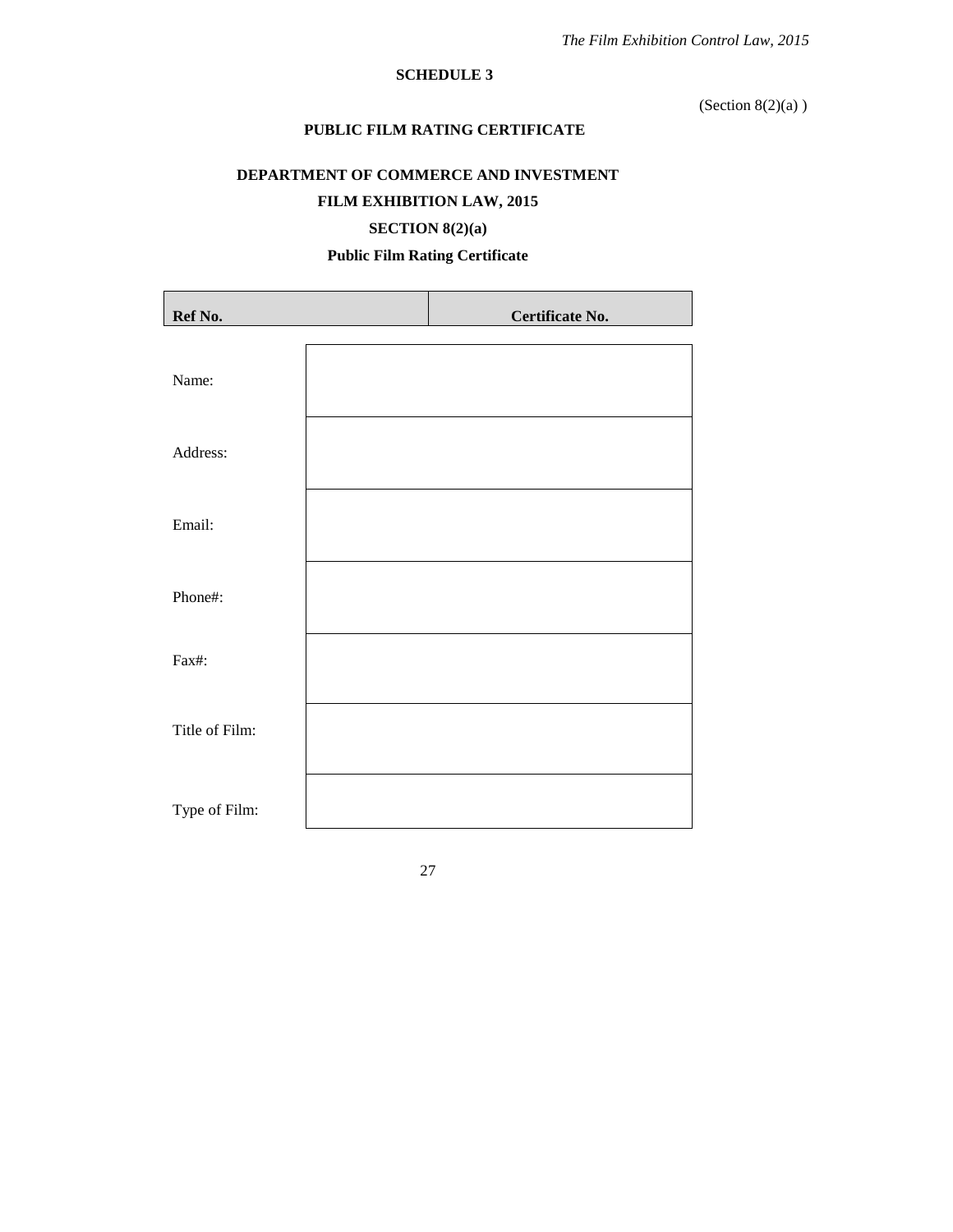| Country of Origin: |  |
|--------------------|--|
| Format of Film:    |  |
| Duration of Film:  |  |
| Copyright Year:    |  |
| Copyright Owner:   |  |

\_\_\_\_\_\_\_\_\_\_\_\_\_\_\_\_\_\_\_\_\_\_\_\_\_\_\_\_\_\_\_\_\_\_\_\_\_\_\_\_\_\_\_\_\_\_\_\_\_\_\_\_\_\_\_\_\_\_\_\_\_\_

\_\_\_\_\_\_\_\_\_\_\_\_\_\_\_\_\_\_\_\_\_\_\_\_\_\_\_\_\_\_\_\_\_\_\_\_\_\_\_\_\_\_\_\_\_\_\_\_\_\_\_\_\_\_\_\_\_\_\_\_\_\_\_\_\_

It is hereby certified that the film entitled:

has been ascribed a rating of:\_\_\_\_\_\_\_\_\_\_\_\_\_\_\_\_\_\_\_\_\_\_\_\_\_\_\_\_\_\_\_\_\_\_\_\_\_

 $Reason(s)$  for rating:

Terms and conditions:

 $\qquad \qquad \text{(a)} \qquad \qquad \qquad \qquad \qquad \qquad \qquad \qquad \text{(b)}$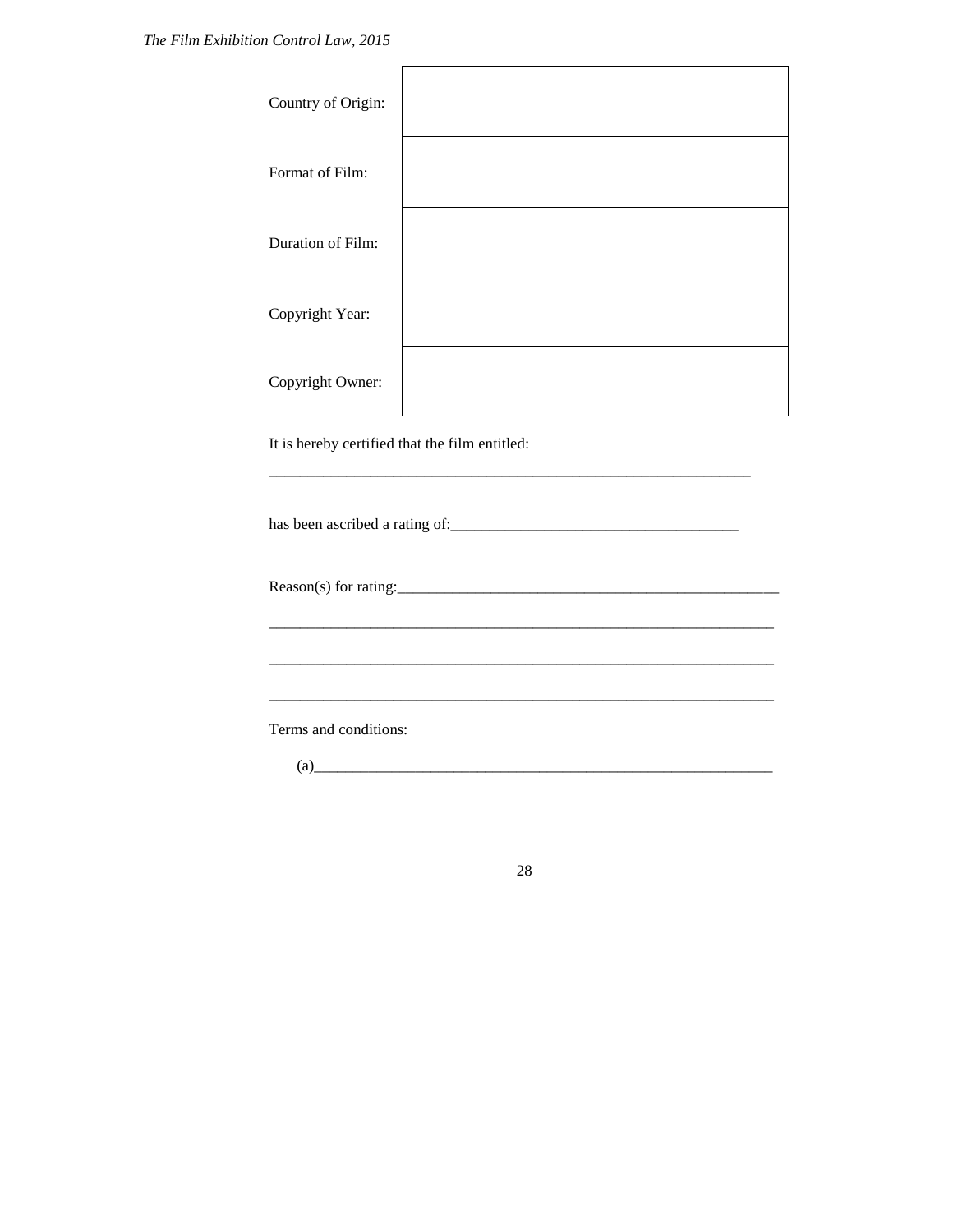| b  |                    |        |  |
|----|--------------------|--------|--|
| c. |                    |        |  |
|    | Date of issue: The | day of |  |

**Signed:**

**Chairman of the Board**

## **SCHEDULE 4**

(Section 12(1) )

## **FILM EXHIBITION PARTICULARS**

## **FILM EXHIBITION LAW, 2015**

### **SECTION 12(1)**

Name of Film Owner or Controller:

Address:

E-mail:

Telephone#:

Fax#:

Title of Film(s):

Type of Film(s):

Country of Origin:

Copyright Year:

Copyright Owner:

Is Film Unrated:

Rating Ascribed by the Film Exhibition Control Board:

Rating Ascribed by a Board of Internationally Recognised Film Censors:

Proposed location(s) of Film Exhibition:

Proposed date(s) of Film Exhibition:

Proposed time(s) of Film Exhibition: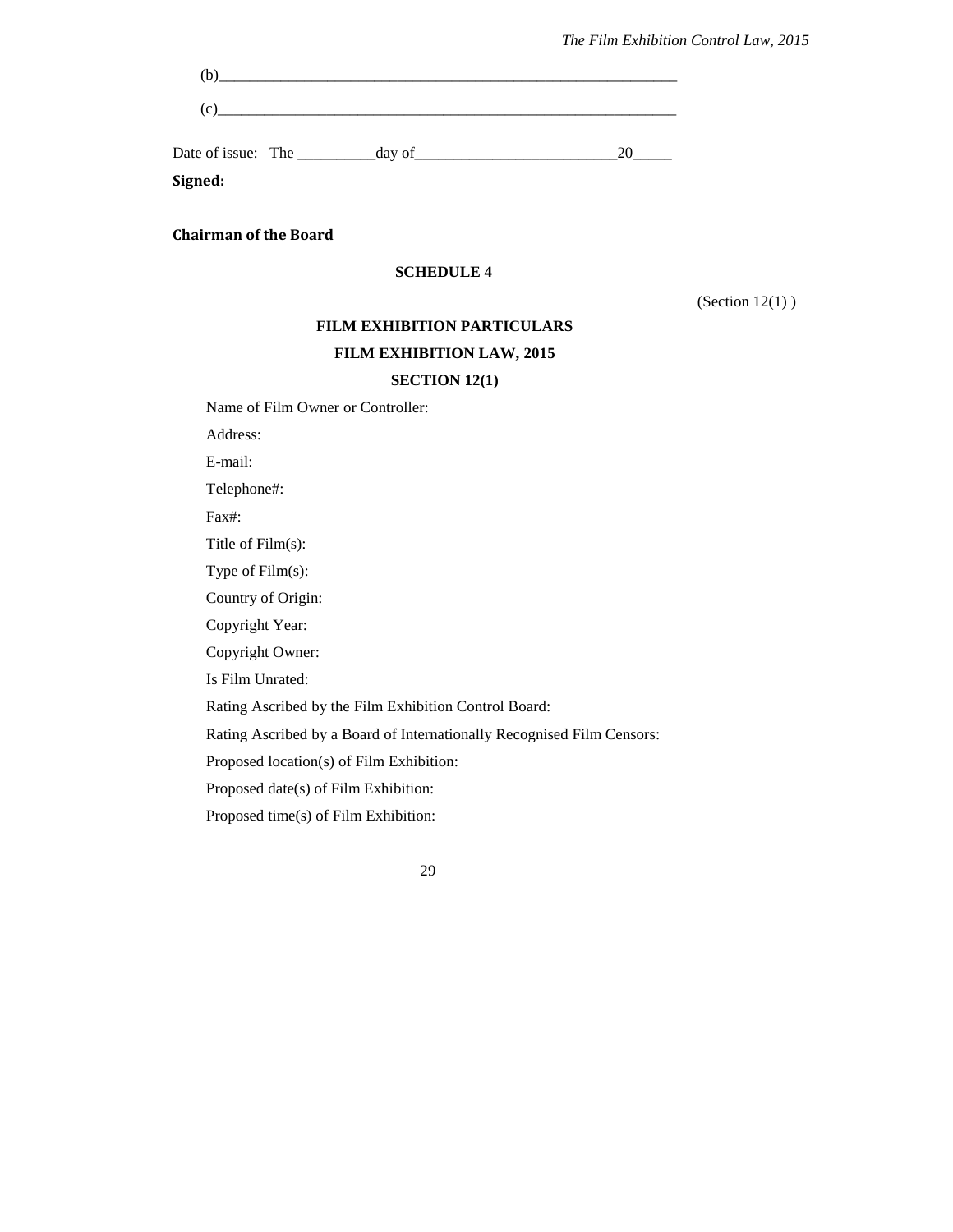(Section 21)

# **PUBLIC FILM EXHIBITION PREMISES LICENCE DEPARTMENT OF COMMERCE AND INVESTMENT FILM EXHIBITION LAW, 2015**

**SCHEDULE 5**

## **SECTION 21**

### **Public Film Exhibition Premises Licence**

| <b>Ref No.</b><br><u> 1989 - Johann Barn, mars ar breithinn ar c</u> | Licence No.                                                              |
|----------------------------------------------------------------------|--------------------------------------------------------------------------|
| New Licence: $\square$                                               | Renewal of Licence: $\square$                                            |
|                                                                      |                                                                          |
|                                                                      |                                                                          |
|                                                                      |                                                                          |
|                                                                      |                                                                          |
|                                                                      |                                                                          |
|                                                                      |                                                                          |
|                                                                      |                                                                          |
|                                                                      |                                                                          |
| of public film exhibitions in the Islands on:                        |                                                                          |
| Weekdays: $\square$                                                  |                                                                          |
| Sundays: $\square$                                                   |                                                                          |
|                                                                      |                                                                          |
| Terms and conditions:                                                |                                                                          |
|                                                                      | (a) The Licensee herein shall act in accordance with the Film Exhibition |

Control Rules, 2015, provided in Schedule 6.

(b) \_\_\_\_\_\_\_\_\_\_\_\_\_\_\_\_\_\_\_\_\_\_\_\_\_\_\_\_\_\_\_\_\_\_\_\_\_\_\_\_\_\_\_\_\_\_\_\_\_\_\_\_\_\_\_\_\_\_\_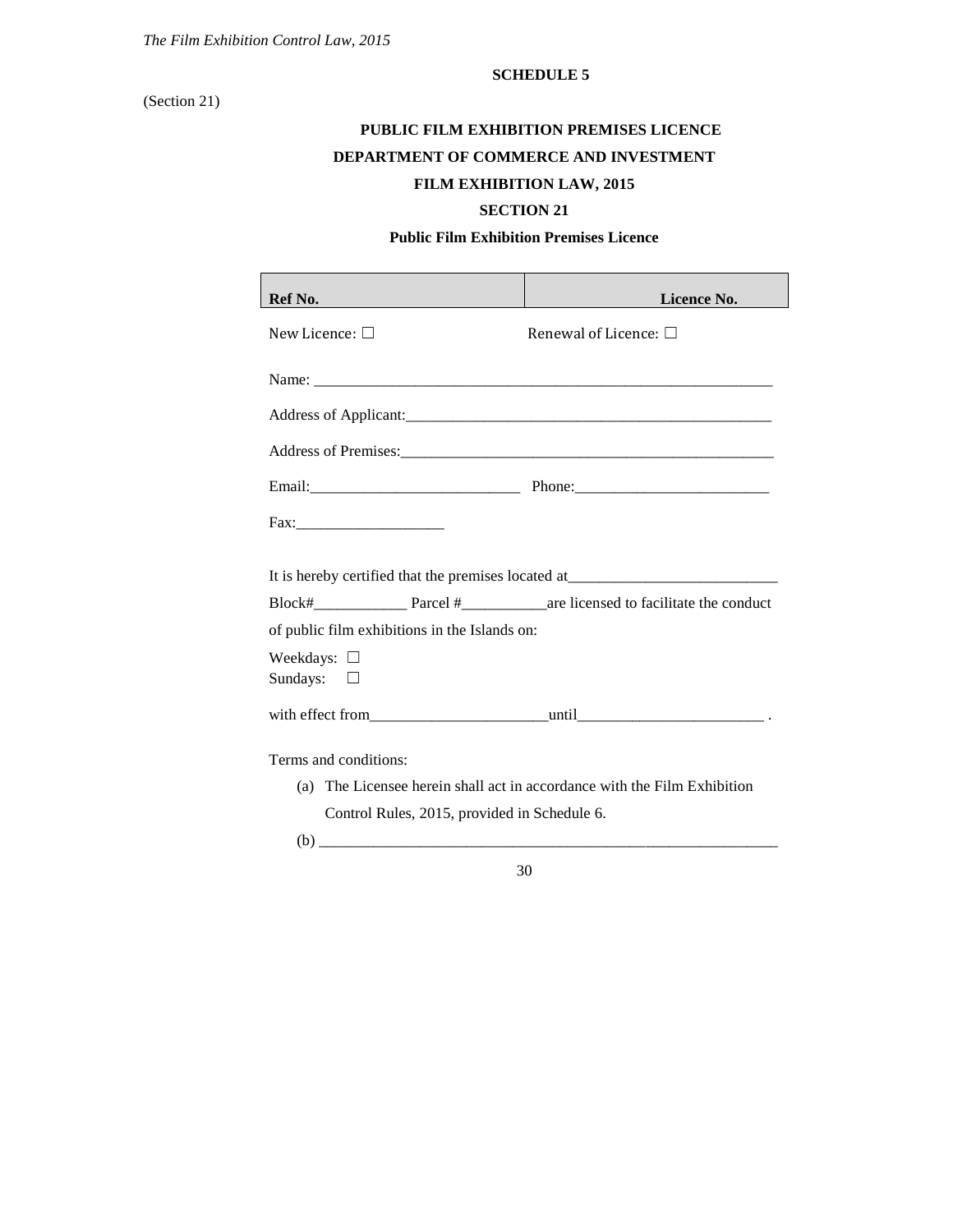(c) \_\_\_\_\_\_\_\_\_\_\_\_\_\_\_\_\_\_\_\_\_\_\_\_\_\_\_\_\_\_\_\_\_\_\_\_\_\_\_\_\_\_\_\_\_\_\_\_\_\_\_\_\_\_\_\_\_\_

Date of issue: The\_\_\_\_\_\_\_day of\_\_\_\_\_\_\_\_\_\_\_\_\_\_\_\_\_\_\_\_\_\_\_\_\_\_\_\_\_\_\_\_20 .

## **Signed:**

**On behalf of the Department of Commerce and Investment**

## **SCHEDULE 6**

|                                                                                                                                                                                                                                                                                                                       | (Sections)<br>$10(2)(ii)$ , $26(2)$<br>and $28(1)(d)$ ) |
|-----------------------------------------------------------------------------------------------------------------------------------------------------------------------------------------------------------------------------------------------------------------------------------------------------------------------|---------------------------------------------------------|
| FILM EXHIBITION CONTROL RULES, 2015                                                                                                                                                                                                                                                                                   |                                                         |
| These Rules may be cited as the Film Exhibition Control Rules, 2015.<br>1.                                                                                                                                                                                                                                            | Citation                                                |
| In these Rules-<br>2.                                                                                                                                                                                                                                                                                                 | Definition                                              |
| "weekdays" mean every day except Sunday.                                                                                                                                                                                                                                                                              |                                                         |
| (1) Public film exhibitions shall only be conducted on -<br>3.                                                                                                                                                                                                                                                        | Film exhibition days                                    |
| weekdays; and<br>(a)<br>Sundays, between the hours of 2:00 p.m. and midnight.<br>(b)                                                                                                                                                                                                                                  |                                                         |
| A person who wishes to conduct the public exhibition of a film outside<br>(2)<br>of the hours specified in subparagraph $(1)(b)$ shall submit a written request to the<br>Department and the Department may, after considering the request, grant<br>permission for the conduct of the public exhibition of the film. |                                                         |
| A premises licence shall be framed and displayed on the premises used for<br>4.<br>such purposes.                                                                                                                                                                                                                     | Display of licence                                      |
| Only films which -<br>5.                                                                                                                                                                                                                                                                                              | Display of rated films                                  |
| have been rated or recognised by the Board; or<br>(a)<br>are categorised as unrated,<br>(b)                                                                                                                                                                                                                           |                                                         |
| may be displayed on premises licensed to conduct public film exhibitions.                                                                                                                                                                                                                                             |                                                         |
| A person to whom a premises licence has been issued shall, on the premises<br>6.<br>to be used to for a public film exhibition -                                                                                                                                                                                      | Posters and<br>advertisements                           |

(a) attach, or cause to be inserted, in or attached to any poster displayed outside such premises advertising the public exhibition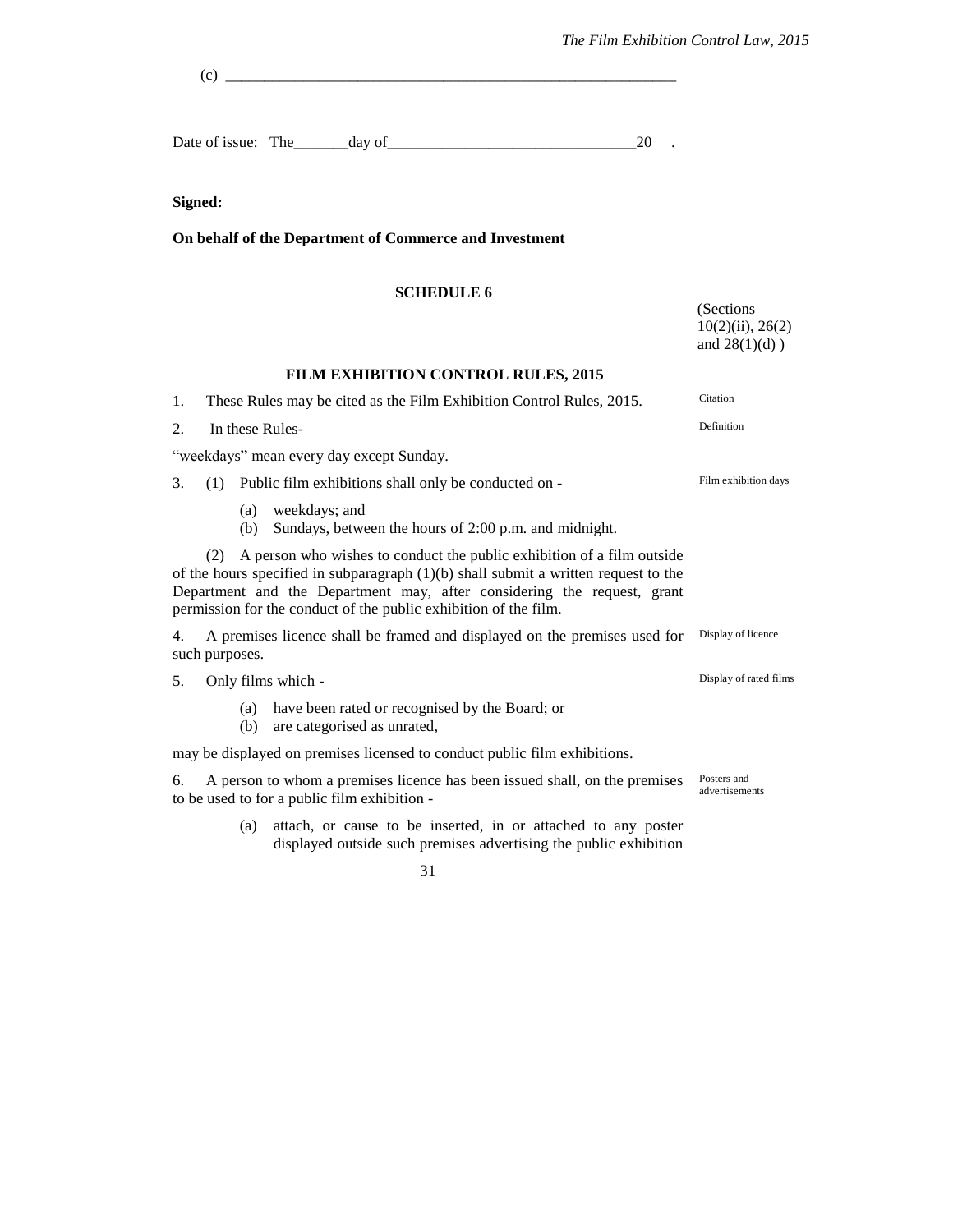of such film, the rating of the film and an explanation signifying the rating so that such information is clearly legible to a person ordinarily reading the wording of such poster;

- (b) insert, or cause to be inserted, in any advertisement in any newspaper or other publication relating to the exhibition of such film, the rating of the film and an explanation signifying the rating so that such information is clearly legible to any person ordinarily reading the wording of such advertisement; and
- (c) display, or cause to be displayed, throughout any period when seats are able to be reserved, or tickets sold, in respect of the public exhibition of such film, a notice set out in such place as to be clearly visible and legible to any person making a booking or purchasing a ticket with respect to the film; and
- (d) shall take all reasonable steps to ensure that no person other than a permitted person shall be admitted to view such film and, in particular, shall give instructions in that behalf to any person engaged in the reservation of seats or the sale of tickets in respect of the exhibition of any such film.
- 7. A person conducting a public film exhibition shall provide suitable sanitary facilities for persons attending the exhibition and such other facilities as may be required by the relevant public health laws. Sanitary facilities

Balconies

Aisles and exits

8. Where the premises on which a film is to be publicly exhibited contains a balcony -

- (a) adequate stairs leading up to such balcony shall be provided;
- (b) adequate hand rails shall be affixed to the stairs; and
- (c) the stairs shall be sufficiently wide to permit persons ascending and descending to pass without difficulty.

9. (1) If the premises contain an auditorium, an aisle on each side shall be provided.

(2) If the premises contain a balcony a central aisle shall be provided on the balcony and an aisle on each side.

(3) The width of an aisle shall not be less than four feet.

(4) Not less than two exits shall be provided for an auditorium and not less than one for a balcony.

(5) The exits provided in an auditorium shall be located at that screen end and the projection end of the auditorium.

Safety and health laws or codes

10. Documentary evidence shall be provided to reflect that the condition of the premises is in compliance with the relevant planning, building, safety, fire and health laws or codes.